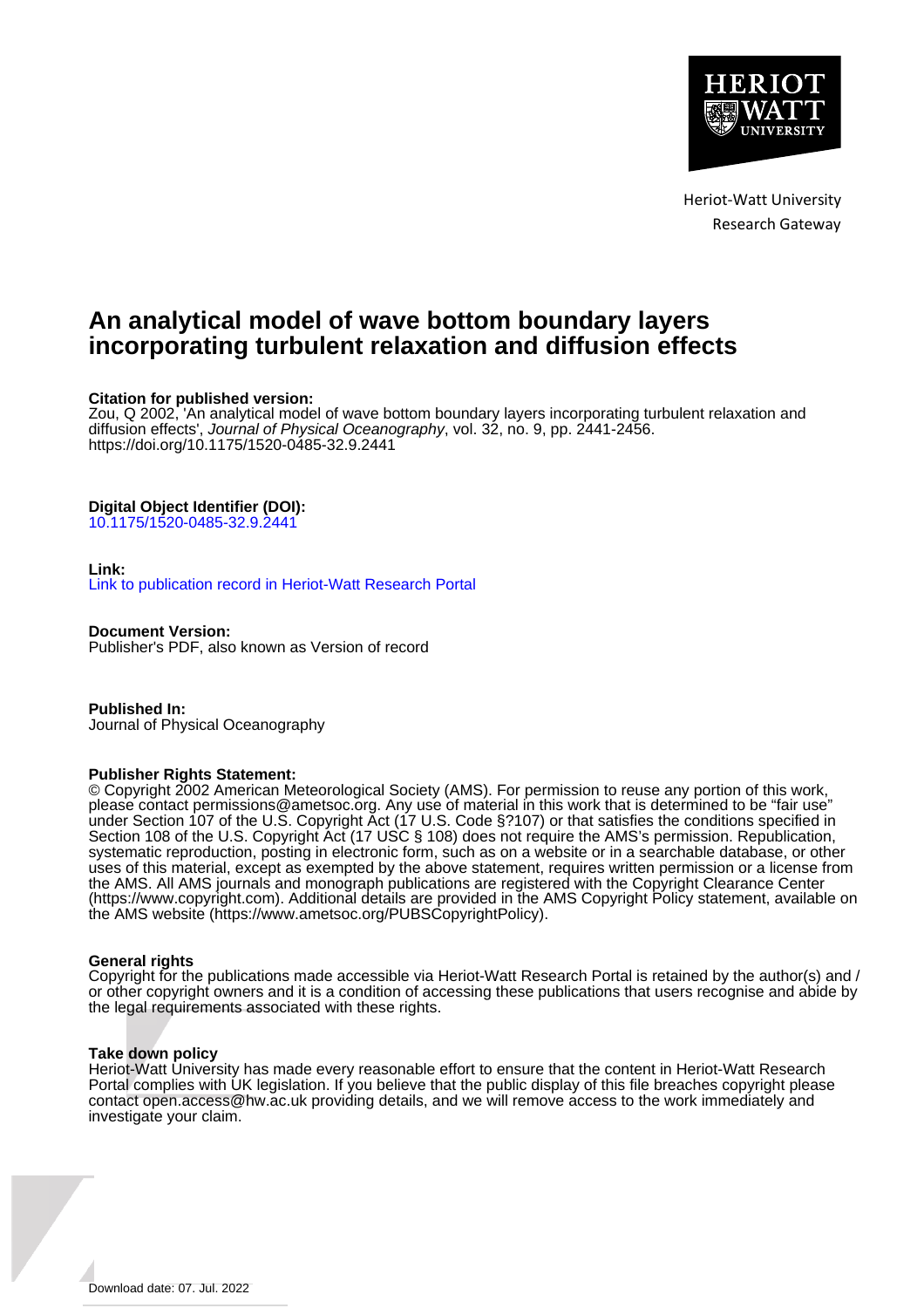# **An Analytical Model of Wave Bottom Boundary Layers Incorporating Turbulent Relaxation and Diffusion Effects**

### QINGPING ZOU

*Department of Oceanography, Dalhousie University, Halifax, Nova Scotia, Canada*

(Manuscript received 31 July 2001, in final form 17 December 2001)

#### ABSTRACT

To calculate the effects of turbulent relaxation on oscillatory turbulent boundary layers, a viscoelastic term is added to an eddy viscosity model. The viscoelastic term parameterizes the lag of turbulent properties in response to imposed oscillatory shear and is proportional to the ratio between the timescales of eddy dissipation and of the oscillating flow. It is found that the turbulent relaxation plays an important role in the phase variations of velocity and shear stress with elevation, and that it decreases the friction factor and the phase lead of bed shear stress over free stream velocity.

To assess the effects of turbulent diffusion in this problem, the viscoelastic model is extended by further introducing a turbulent diffusion term in the model. The comparisons between these two models indicate that turbulent diffusion significantly reduces the magnitudes of shear stress and velocity perturbation in the outer region of the boundary layer. It is also found that the effects of turbulent relaxation and diffusion increase with increasing relative roughness. As a result, the analytical solutions demonstrate an overall improvement over the eddy viscosity model in predicting the observed temporal evolution of velocity and shear stress profiles; this improvement is more distinct for rough beds than smooth beds.

#### **1. Introduction**

Shallow water waves and tidal flows generate an oscillatory boundary layer at the ocean bottom that is often very thin compared to the water depth. This problem is significant to our understanding of coastal processes such as wave energy dissipation (cf. Weber 1991; Tolman 1994; Young and Gorman 1995; Agrawal et al. 1992), sediment transport, and suspension (Nielsen 1992; Fredsoe and Deigaard 1992). Quantitative evaluation of velocity fields, shear stress, drag force, and mass transport within the layer depends on the Reynolds closure models used in solving the Reynolds-averaged Navier–Stokes equation (see Sleath 1990 for review and Grant and Madsen 1986 for background knowledge). Among these models, only the relatively primitive eddy viscosity models have yielded analytical solutions (Kajiura 1968; Johns 1969; Grant 1977; Smith 1977; Brevik 1981; Myrhaug 1982; Lavelle and Mofjeld 1983; Trowbridge and Madsen 1984; Davies 1986; Madsen and Wikramanayake 1991). In fact, the analytical tractability and comparative simplicity of eddy viscosity models have resulted in their prominence and widespread application.

Nonetheless, these models neglect turbulent relaxation or vertical diffusion effects; therefore, none of them allow the phase of the eddy viscosity to change with height above the bed (cf. Davies 1986). These effects are included in the second-order turbulent closure models (cf. Sleath 1990; Fredsoe and Deigaard 1992) and their solutions, however, have to be evaluated numerically; therefore, they are hard to interpret and far less accessible than their analytical counterparts. As a compromise between these two types of model, we approach this problem differently by using a viscoelastic model that includes the most important aspects of the secondorder closure models, yet is simple enough to yield analytical solutions in a closed form. The reader should refer to Speziale (1991) for a review on Reynolds-stress closures in steady turbulent flow and Hanjalic (1994) and Brereton and Mankbadi (1995) for a review of the treatment of unsteady turbulent flow.

Measurements of suspended sediment in tidal flows indicate a lag in concentration behind the free stream velocity and the bed shear stress (cf. Davies 1977; Dyer 1986). It is also observed that, at any level, the suspended sediment concentration is higher within a decelerating current than that within an accelerating cur-

*Corresponding author address:* Dr. Qingping Zou, Department of Oceanography, Dalhousie University, Halifax, NS B3H-4J1, Canada. E-mail: qingping.zou@dal.ca

 $Q$  2002 American Meteorological Society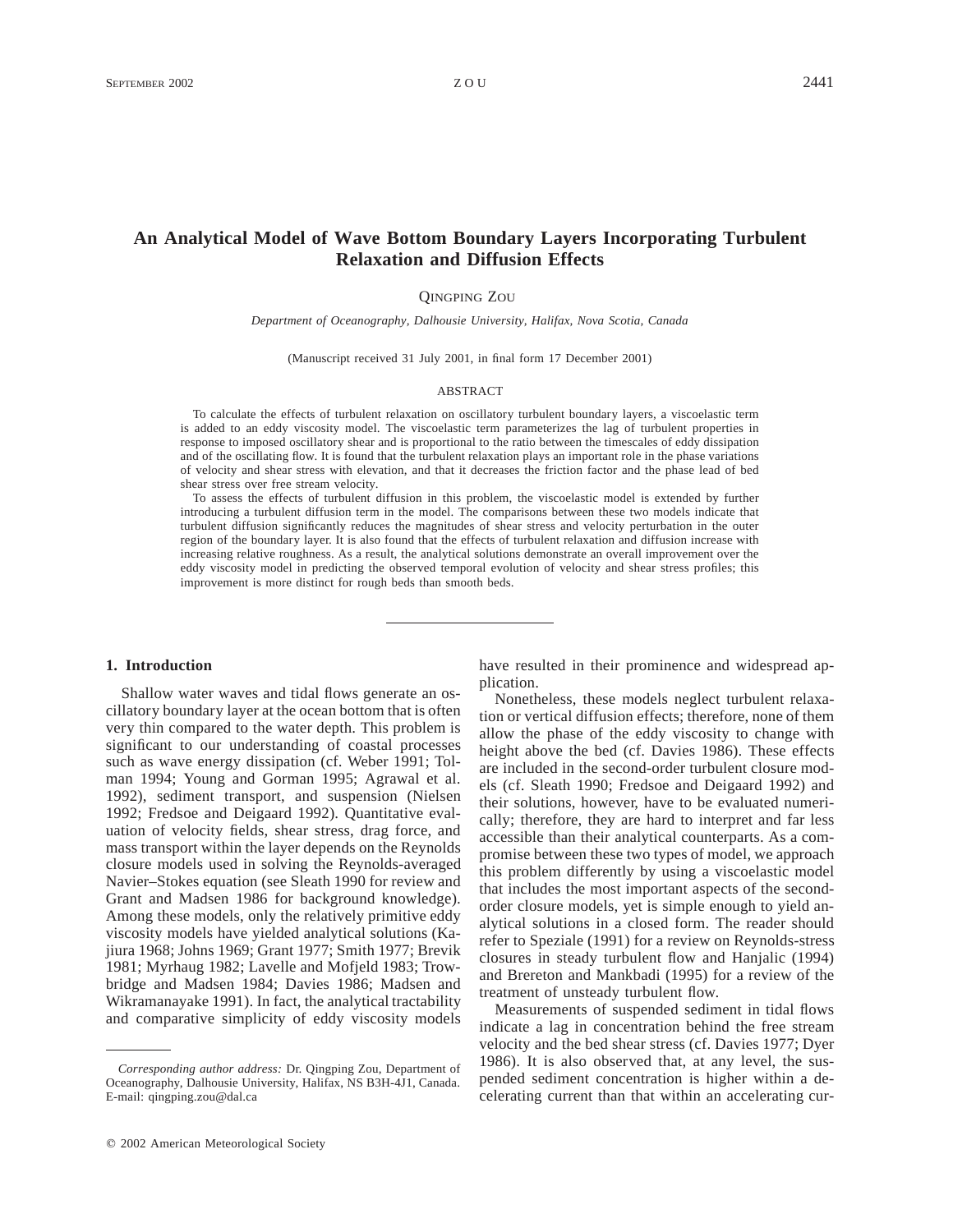rent. During their measurements of sediment suspension under wave groups, Hay and Bowen (1994) noticed a lag between the sediment concentration and wave group envelope that increases with the distance from the bed. From their measurements of bottom turbulent layers induced by tidal flows, both Gordon (1974) and McLean (1983) found that shear stress and turbulent kinetic energy are larger during the decelerating phase of the flow than those during the accelerating phase. The hysteresis of sediment concentration is a consequence of the hysteresis of shear stress and turbulent kinetic energy combined with the nonzero fall velocity of the sediment. It has also been found that, away from the bottom, shear stress lags the free stream velocity and that maximum bedload sediment transport occurs before the maximum free stream velocity and shear stress aloft (cf. Lavelle and Mofjeld 1983).

These field measurements suggest that the phase lead of shear stress over free stream velocity decreases from a positive value at the bed to a negative value away from the bed. In laboratory studies of oscillating flow, Sleath (1987) observed a  $180^\circ$  phase shift in shear stress between the bed and a certain height above. He suggested that it is caused by the jets of fluid associated with vortex formation and ejection in oscillatory flow over rough beds. It is obvious that such a proposal does not apply to the wave boundary layer over smooth beds where a similar phenomenon was observed by Jensen et al. (1989). In contrast, from the comparison of the present viscoelastic model with observations, we draw the conclusion that eddy relaxation is the mechanism behind this behavior.

The theoretical studies of oscillatory turbulent boundary layer prior to the 1980s were prevailed by the timeinvariant eddy viscosity models of different forms. They were proposed initially by analogy with the steady turbulent flow. Experimental studies of oscillatory turbulent flow have been mostly mean (ensemble average) flow measurements (cf. Jonsson and Carlsen 1976; Van Doorn 1982). As a result, few theoretical studies of this problem are able to justify their predictions of Reynolds stresses by comparison with direct measurements. Sleath's (1987) and Jensen et al.'s (1989) measurements complement each other and provide a comprehensive dataset of turbulence properties in addition to the mean flow.

From his analysis of Jonsson and Carlsen's (1976) experiment, Nielsen (1985) observed a phase shift between shear stress and velocity gradient that varies with height above the bed. He suggested that either a timevariant real eddy viscosity or a complex eddy viscosity be adapted to explain such behavior. Meanwhile, he pointed out the lack of a theoretical basis for the complex eddy viscosity. As shown later in this presentation, introducing a turbulent relaxation term to the conventional eddy viscosity model leads to a complex eddy viscosity and results in an improved prediction of the

observed velocity profiles of Jonsson and Carlsen (1976) and others.

Different from their predecessors, each of Lavelle and Mofjeld (1983), Trowbridge and Madsen (1984), Davies (1986), and Madsen and Wikramanayake (1991) postulated a time-varying eddy viscosity in their study of the wave turbulent boundary. Nevertheless, these models all assume that the time-dependent part of eddy viscosity has the same vertical structure as the steady part, therefore, the phase of eddy viscosity does not vary with height above the bed. This assumption, which contradicts the existing observations and the numerical results provided by the second-order turbulent closure models, is avoided in the present investigation of this problem.

It takes time for the turbulent properties, represented by Reynolds stresses, to relax to attain a new equilibrium state set by a new mean velocity strain at each instant. The lag depends on the ratio between the time scales of eddy relaxation and of the oscillating shear flow, and therefore varies with height. This relaxation aspect of turbulent flow is not adequately described by any of the eddy viscosity models listed above.

Adding a viscoelastic term to an eddy viscosity model, we obtain the following equation that is analogous to Maxwell's equation for non-Newtonian flow (cf. Zou 1995, 1998); that is,

$$
T_e \frac{D\tau}{Dt} + \tau = \tau_0 \equiv \nu_0 (u_z + w_x), \quad (1.1)
$$

where  $\tau$  is the shear stress,  $\tau_0$  is the corresponding shear stress in the eddy viscosity model with a Boussinesq viscosity  $\nu_0$ ,  $T_e = l_e/(a_1 u_*)$  is the eddy relaxation time,  $\tau_0 = u_*^2$  is the peak shear stress at the bed,  $u_*$  is the friction velocity,  $l_e = \kappa z$  is the eddy mixing length,  $\kappa$ is von Kármán's constant,  $a_1 = -\langle u'w'\rangle/q^2$  is the ratio between shear stress  $-\langle u'w'\rangle$ , turbulent energy  $q^2$  and its empirical value for steady flow is  $a_1 = O(\kappa^2)$  (cf. Townsend 1976; Bradshaw et al. 1967), and the subscripts *x* and *z* signify partial differentiation hereinafter. Viscoelastic model (1.1) could be derived from Townsend's turbulent energy equation for steady turbulent flow by neglecting the vertical diffusion term (cf. appendix A of Zou 1998). Following many previous investigators of this problem, we will apply it directly to the oscillatory turbulent flow in this problem.

We assume the near-bottom orbital velocity induced by a progressive wave or tidal flow of the form

$$
u_{\infty} = a\omega \exp(i\omega t - ikx) + c.c., \qquad (1.2)
$$

where *a* is the excursion amplitude of the orbital motion,  $\omega$  is the radian frequency,  $k$  is the wavenumber, and c.c. is the complex conjugate of the preceding variable and will be omitted hereinafter. The convective term in  $(1.1)$ is  $O(ka)$ , therefore negligible for a small wave slope, the associated shear stress  $\tau$  has the same  $(x, t)$  dependence as the near-bottom orbital velocity (1.2) and (1.1) reduces to a complex effective eddy viscosity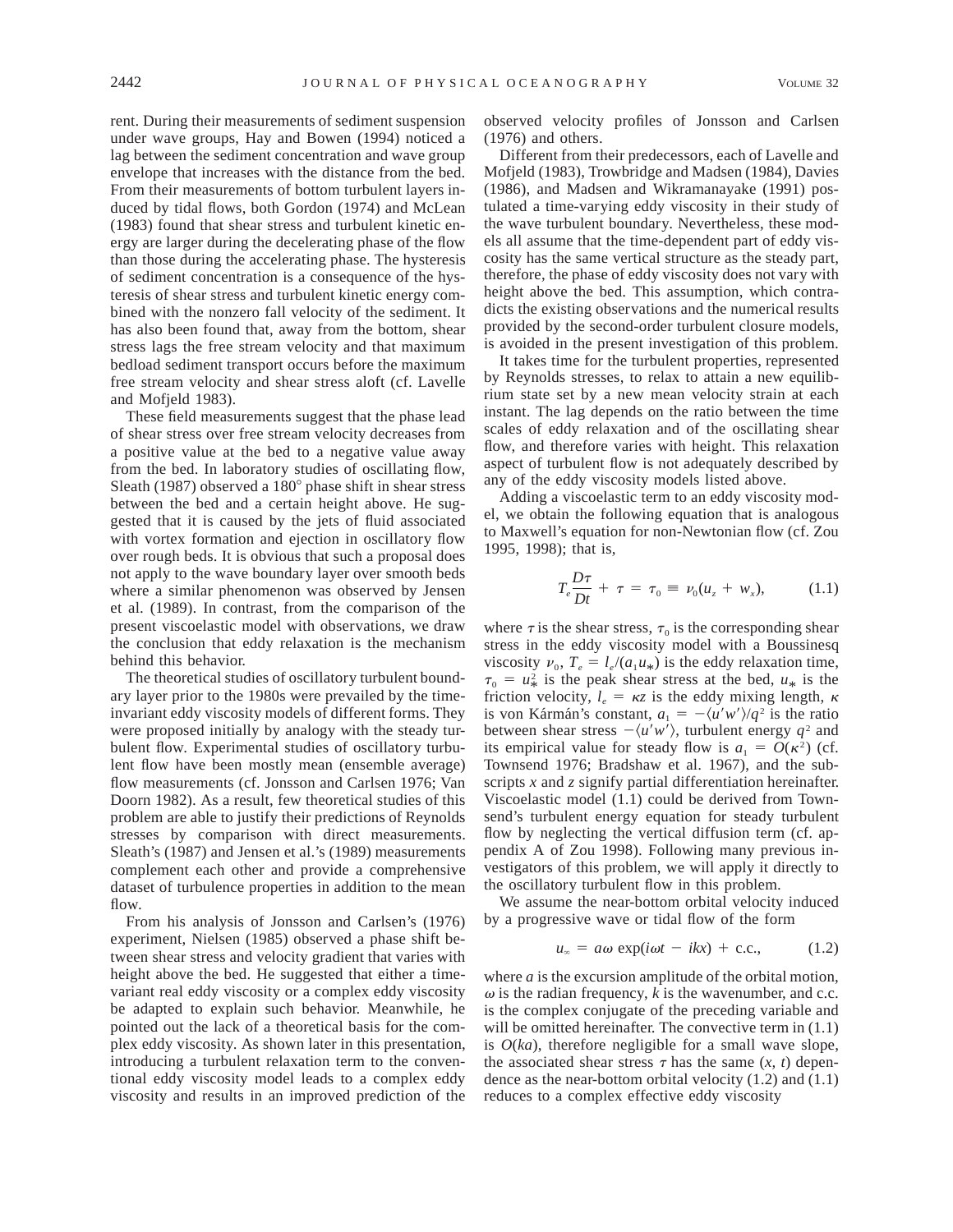$$
\nu = \frac{\nu_0}{1 + i\alpha(z/l)},\tag{1.3}
$$

where  $\alpha = \kappa^2/a_1$  is taken as the weight coefficient of eddy relaxation and  $l = \kappa u_*/\omega$  is equivalent to the wave boundary layer thickness proposed by previous investigators. In contrast to the eddy viscosity model  $\nu = \nu_0$  $\equiv \kappa u_* z$ , both amplitude and phase of the eddy viscosity (1.3) depend on the oscillatory frequency. The phase of the effective eddy viscosity (1.3),  $\Phi_{\nu} = -\arctan(\alpha z/l)$ , decreases from zero at the bed to about  $-90^\circ$  at the top of wave boundary layer  $z/l \rightarrow \infty$ , where the shear stress and velocity strain are in quadrature. In the case of  $\alpha$  $= 0$ , namely in the absence of eddy relaxation, the closure model (1.3) reduces to the eddy viscosity model,  $\nu = \nu_0 \equiv \kappa u_{*}$ . The former approaches the later asymptotically in the region  $z \ll l$  where eddies attain a local equilibrium with the ambient mean flow.

As demonstrated later, it is necessary to further include turbulent diffusion in (1.1) to accurately predict the observed rapid decay of shear stress and velocity defect in the outer region of the boundary layer. Assuming the vertical diffusion of turbulent energy is proportional to its gradient with a diffusivity  $v_0 = \kappa u_{\ast} z$ , we have (cf. Townsend 1972; Zou's 1998 appendix A)

$$
T_e \frac{D\tau}{Dt} + \tau = \nu_0 (u_z + w_x) + T_e (\nu_0 \tau_z)_z. \quad (1.4)
$$

Similar to the second-order closure models, the viscoelastic–diffusion model (1.4) represents the turbulent energy balance due to production, dissipation, relaxation, and vertical diffusion. Unlike these models, (1.4) can be solved analytically. Furthermore, most previous eddy viscosity models involve a discontinuity in eddy viscosity or its gradient and a preassumption of matching height between adjacent layers. As shown later, by avoiding these physically unrealistic assumptions, (1.4) results in improved predictions of observed velocity and shear stress profiles within the wave bottom boundary layers.

Although eddy relaxation effects in oscillatory turbulent flow have been recognized by some investigators (Lavelle and Mofjeld 1983; Trowbridge and Madsen 1984; Nielsen 1992, etc.), their quantitative evaluation has not been the focus of previous analysis. Our objective is to apply the viscoelastic closure model (1.1) to the Reynolds-averaged Navier–Stokes equation and calculate the effects of eddy relaxation on oscillatory turbulent flow. Further comparison between the viscoelastic–diffusion model (1.4), the viscoelastic model (1.1) and observations allows us to examine the role of turbulent vertical diffusion in this problem. In section 2, we give a detailed discussion of these two models, substitute them into the Reynolds-averaged Navier–Stokes equation, and derive their analytical solutions. The theoretical and experimental results are compared in section 3. Finally, in section 4, the major findings of this study are summarized and discussed.

#### **2. Governing equations and their solutions**

We consider here the wave turbulent boundary layer generated by a progressive wave over a flat seabed. We assume that the associated turbulent flow is neutrally stable and fully developed. The *x* and *z* components of the Reynolds-averaged Navier–Stokes equations are

$$
\frac{Du}{Dt} = -\left\langle \frac{p}{\rho} \right\rangle_{x} - \left\langle u'^{2} \right\rangle_{x} - \left\langle u'w' \right\rangle_{z}, \qquad (2.1a)
$$

$$
\frac{Dw}{Dt} = -\left\langle \frac{p}{\rho} \right\rangle_z - \left\langle w'^2 \right\rangle_z - \left\langle u'w' \right\rangle_x, \qquad (2.1b)
$$

where *x* is positive in the direction of wave propagation, *z* is positive upward with  $z = 0$  at the bed,  $u \equiv \langle u \rangle$  and  $w \equiv \langle w \rangle$  are the mean velocity components, *p* is the mean pressure,  $\rho$  is the density,  $u'$  and  $w'$  are randomly fluctuating velocities in the *x* and *z* directions, and angle brackets imply a phase average. The order of magnitude estimation of (2.1b) and the mass conservation equation

$$
u_x + w_z = 0 \tag{2.2}
$$

show that the vertical pressure gradient is  $O[(kl)^2]$ , hence

$$
\left\langle \frac{p}{\rho} \right\rangle_{x} = \left\langle \frac{p_b}{\rho} \right\rangle_{x} + O[(kl)^2] = \frac{Du_{\infty}}{Dt} + O[(kl)^2], \quad (2.3)
$$

where the subscript  $\infty$  denotes the variable in the potential flow just outside of the boundary layer and hereinafter. Substituting (2.3) into (2.1a) and omitting terms of  $O(ka)$  and  $O(kl)$ , we have

$$
\frac{\partial u}{\partial t} = \frac{\partial u_{\infty}}{\partial t} + \tau_z.
$$
 (2.4)

#### *a. The viscoelastic model*

Nondimensionalized by scalings

$$
\begin{cases}\n\frac{u - u_{\infty}}{u_{\infty}}, \frac{\tau}{u_{\infty}^2}, \frac{u_{\infty}}{u_{\infty}}, \frac{u}{u_{\infty}}\n\end{cases}
$$
\n
$$
= {\overline{u}_d, \overline{\tau}, \overline{u}_{\infty}, \overline{u} \text{ } \exp(i\omega t - ikx), \quad (2.5a,b,c)}
$$

and combined with (1.3), the momentum equation (2.4) becomes

$$
\frac{d\overline{\tau}}{d\zeta} = i\kappa \overline{u}_d, \qquad (2.6a)
$$

where

$$
\overline{\tau} = \frac{\kappa \zeta}{1 + i\alpha \zeta} \frac{d\overline{u}_d}{d\zeta}
$$
 (2.6b)

and  $\zeta = z/l$  is the stretched coordinate.

The boundary conditions follow from the no-slip condition at the bottom and the continuity of velocity at the top of the boundary layer; that is,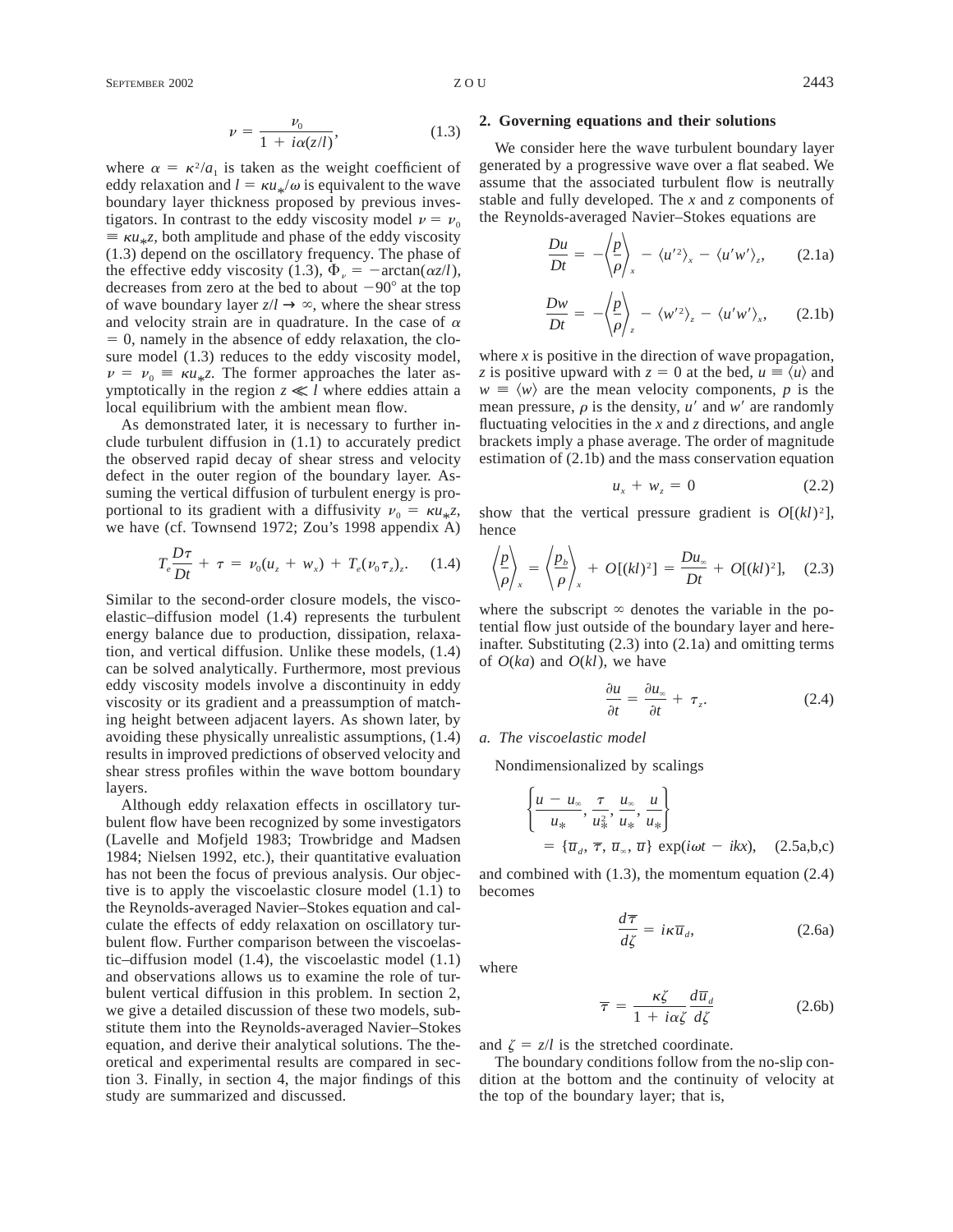$$
\overline{u}_d = \begin{cases}\n-\overline{u}_\infty & \text{at } \zeta \to \zeta_0 \\
0 & \text{at } \zeta \to \infty,\n\end{cases}
$$
\n(2.7a)

where  $\zeta_0 = z_0/l$ ,  $z_0$  is a roughness length determined by

the geometry of the roughness elements on the seabed, along with the flow condition.

Combination of (2.6a) and (2.6b) gives

$$
\frac{\zeta}{1 + i\alpha\zeta} \frac{d^2 \overline{\tau}}{d\zeta^2} = i\overline{\tau}.
$$
 (2.8)

By introducing a new independent variable

$$
\hat{z} = 2i\beta\zeta,\tag{2.9}
$$

where

$$
\beta = \sqrt{\alpha}, \qquad (2.10)
$$

we reduce (2.8) to Whittaker's equation [cf. Olver (1974); Abramowitz and Stegun, sec13.1.31],

$$
\overline{\tau}_{zz} + \left[ -\frac{1}{4} - \frac{1}{2\beta \hat{z}} \right] \overline{\tau} = 0. \qquad (2.11)
$$

The solution to (2.11) that vanishes at  $|\hat{z}| \to \infty$  is

$$
\overline{\tau} = C \exp\left(-\frac{1}{2}\hat{z}\right) \hat{z} U\left(1 + \frac{1}{2\beta}, 2, \hat{z}\right), \quad (2.12)
$$

where *U* is the confluent hypergeometric function and the constant coefficient  $C$  is determined by the no-slip boundary condition at the bed, (2.7a) in combination with (2.6a); that is,

$$
\overline{u}_d = \frac{1}{i\kappa} \overline{\tau}_{\zeta} = -\overline{u}_{\infty} \quad \text{as } \zeta \to \zeta_0. \tag{2.13}
$$

Differentiating (2.12) about  $\zeta$  and combining with (2.13) and (2.9) gives

$$
\overline{u} = \overline{u}_{\infty} \left[ 1 - \frac{F(\beta, \zeta)}{F(\beta, \zeta_0)} \right],
$$
 (2.14a)

where the function  $F(\beta, \zeta)$  is related to the confluent hypergeometric function *U* by

$$
F(\beta, \zeta) = \exp(-i\beta \zeta) \left[ i\beta \zeta U \left( 1 + \frac{1}{2\beta}, 2, 2i\beta \zeta \right) - U \left( \frac{1}{2\beta}, 1, 2i\beta \zeta \right) \right].
$$
 (2.14b)

Substituting (2.14) into (2.6b), we obtain

 $\overline{\tau} = -i\kappa\overline{u}_m[F(\beta, \zeta_0)]^{-1}\zeta$ 

$$
\times \exp(-i\beta \zeta)U\left(1+\frac{1}{2\beta}, 2, 2i\beta \zeta\right).
$$
 (2.15)

In appendix a, we show that, as  $\beta \to 0$ , the eddy relaxation term becomes zero and (2.14a) becomes

$$
\overline{u} = \overline{u}_{\infty} \bigg( 1 - \frac{\text{ker2} \sqrt{\zeta} + i \text{ kei2} \sqrt{\zeta}}{\text{ker2} \sqrt{\zeta_0} + i \text{ kei2} \sqrt{\zeta_0}} \bigg), \quad (2.16)
$$

which is identical to solution of the eddy viscosity model,  $\nu = \nu_0 = \kappa u_{*z}$  (cf. Grant and Madsen 1986). It follows that (2.14) and (2.15) are general solutions for the viscoelastic model with an arbitrary relaxation coefficient  $\beta$ .

On the assumption that the roughness length  $z_0$  is much smaller than the wave turbulent boundary layer thickness *l*, that is,  $\zeta_0 = z_0/l \ll 1$ , near the surface ( $\zeta$  $\rightarrow \zeta_0$ , *u* approaches its asymptotic value of

$$
\overline{u}(\zeta \to \zeta_0) = \overline{u}_\infty \left\{ 1 - \frac{\beta + \varphi\left(\frac{1}{2\beta}\right) + 2\gamma + \ln 2i\beta\zeta}{\Gamma\left(\frac{1}{2\beta}\right)F(\beta, \zeta_0)} \right\} = \frac{-\overline{u}_\infty}{\beta + \varphi\left(\frac{1}{2\beta}\right) + 2\gamma + \ln 2i\beta\zeta_0} \ln \frac{\zeta}{\zeta_0}, \quad (2.17a,b)
$$

where  $\varphi$  is digamma function and  $\gamma$  is Euler's constant, while  $\bar{\tau}$  approaches its asymptotic value of

$$
\overline{\tau}_0 = \overline{\tau}(\zeta \to \zeta_0) = \frac{-\kappa \overline{u}_\infty}{\Gamma\left(\frac{1}{2\beta}\right) F(\beta, \zeta_0)}
$$

$$
= \frac{-\kappa \overline{u}_\infty}{\beta + \varphi\left(\frac{1}{2\beta}\right) + 2\gamma + \ln 2i\beta \zeta_0}, \quad (2.18a,b)
$$

which is the bed shear stress. As indicated by  $(2.17a,b)$ and (2.18a,b), the near-wall flow exhibits a logarithmic velocity profile and a constant shear stress that depend on the viscoelasticity coefficient  $\beta$ .

The bed shear stress is related to the orbital velocity by

$$
\overline{\tau}_0 = \frac{1}{2} f_w | \overline{u}_\infty | \overline{u}_\infty \exp(i\Phi_{\tau_0}), \qquad (2.19)
$$

where  $f_w$  is the wave friction factor,  $\Phi_{\tau_0}$  is the phase lead of the bed shear stress  $\tau_0$  over the free stream velocity  $u_\infty$ . The amplitude of the bed shear stress  $\tau_0$  is  $u^2$ ; that is,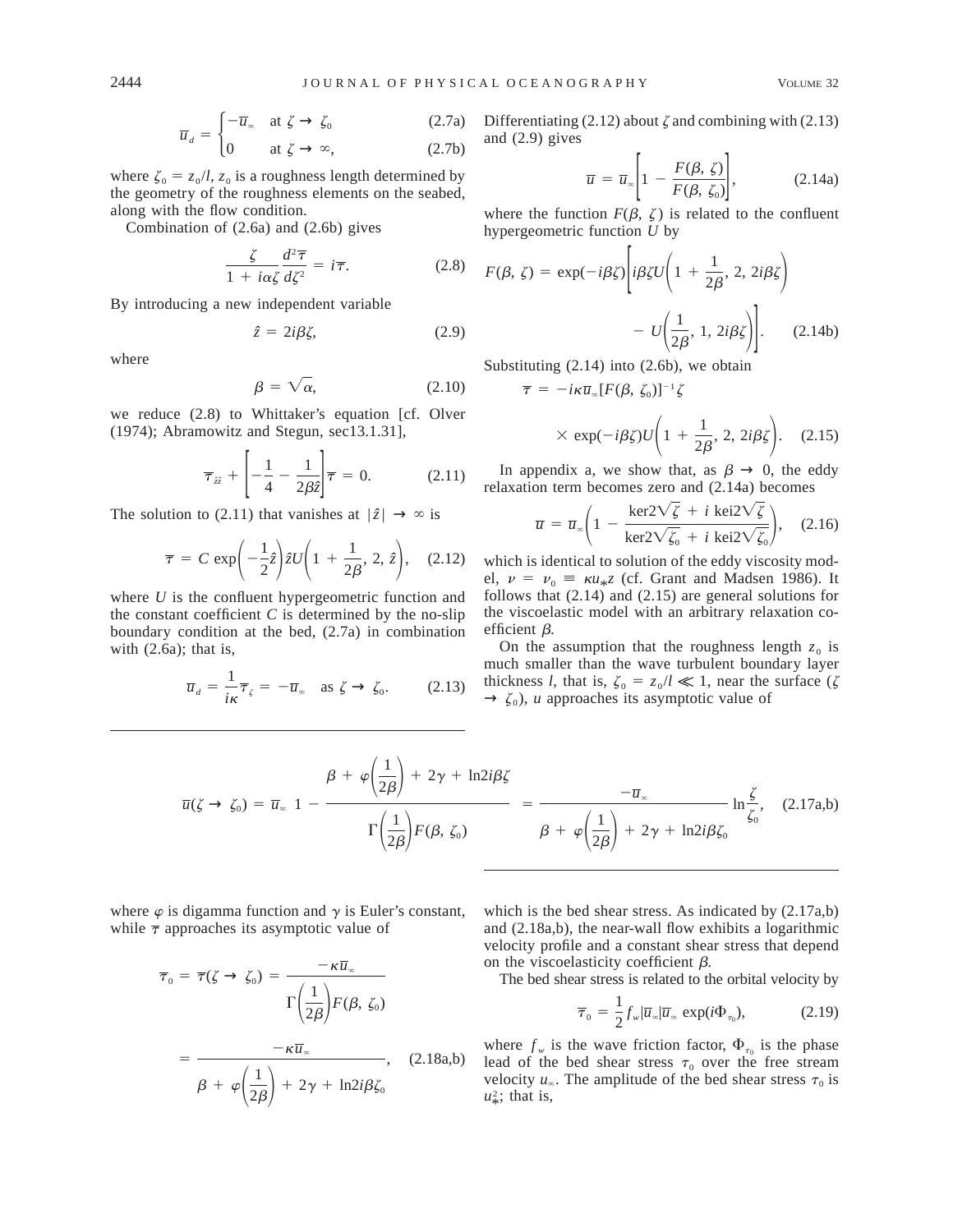SEPTEMBER 2002 2445

$$
\overline{\tau}_0 = \frac{\kappa \overline{u}_\infty}{\left|\beta + \varphi\left(\frac{1}{2\beta}\right) + 2\gamma + \ln 2i\beta \zeta_0\right|} = 1. \quad (2.20)
$$

Invoking  $\zeta_0 = \omega z_0/(\kappa u_*)$ ,  $\overline{u}_\infty = a\omega/u_*$ , and  $z_0 = r/30$ , where  $r$  is the Nikuradse equivalent roughness of the bed, (2.20) reduces to

$$
\left|\beta + \varphi\left(\frac{1}{2\beta}\right) + 2\gamma + \ln 2i\beta\zeta\right| = 30\kappa^2 \frac{a}{r}.
$$
 (2.21)

Using the Newton–Raphson method,  $\zeta_0$  can be calculated for each value of *a*/*r* and substituted into (2.19) to obtain the friction factor, that is,

$$
f_w\left(\frac{a}{r}\right) = 2\frac{\overline{\tau}_0}{\overline{u}_\infty^2} = \frac{2}{\left(30\kappa\zeta_0\frac{a}{r}\right)^2},\tag{2.22}
$$

and then substituted into (2.18b) to obtain  $\Phi_{\tau_0}$ . As  $\beta \to$ 0, (2.18b) and (2.21) become

$$
\overline{\tau}_0 = \overline{\tau}(\zeta \to \zeta_0) = \frac{-\kappa \overline{u}_\infty}{2\gamma + \ln \zeta_0 + i\frac{\pi}{2}}; \quad (2.23a)
$$

$$
\left| \frac{2\gamma + \ln \zeta_0 + i\frac{\pi}{2}}{\zeta_0} \right| = 30\kappa^2 \frac{a}{r}, \qquad (2.23b)
$$

which are identical to the corresponding formula of the eddy viscosity model (A.6b) and (A.7a).

#### *b. The viscoelastic–diffusion model*

To quantitatively evaluate the effects of eddy vertical diffusion, we nondimensionalize the viscoelastic–diffusion model (1.4) by the scalings (2.5) and combine it with the momentum equation (2.6a) and thus have

$$
\overline{\tau} = \kappa \zeta \frac{d\overline{u}_d}{d\zeta} + \frac{i\kappa \alpha \zeta}{1 + i\alpha \zeta} \overline{u}_d. \tag{2.24}
$$

Different from the viscoelastic model (1.3), the viscoelastic–diffusion model (1.4) does not yield exact analytical solutions that satisfy the governing equations  $(2.6a)$  and  $(2.24)$  and boundary conditions  $(2.7a,b)$ . In addition, the boundary conditions (2.7a,b) are not complete at the bed  $(z = 0)$ , so it is not possible to integrate (2.6a) and (2.24) directly starting at the bed. Instead a shooting method has to be implemented [cf. Zou (1995, 1998) for a detailed description of this method] to obtain the numerical solutions to the problem.

Nonetheless, the approximate solutions may be derived analytically by the following manipulations of the governing equations. Substituting (2.24) into (2.6a) leads to

$$
\frac{d}{d\zeta} \left( \zeta \frac{d\overline{u}_d}{d\zeta} + \frac{i\alpha\zeta}{1 + i\alpha\zeta} \overline{u}_d \right) = i\overline{u}_d. \tag{2.25}
$$

Substituting (2.6a) into (2.25) gives

$$
\zeta \frac{d^2 \overline{\tau}}{d\zeta^2} + \frac{i\alpha \zeta}{1 + i\alpha \zeta} \frac{d\overline{\tau}}{d\zeta} = i\overline{\tau}.
$$
 (2.26)

Introducing the transformation

$$
\overline{\tau} = (1 + i\alpha \zeta)^{-1/2} W \qquad (2.27)
$$

in (2.26) gives

$$
\frac{d^2W}{d\zeta^2} + \left(\frac{3}{4}\frac{\alpha^2}{(1+i\alpha\zeta)^2} - \frac{i}{\zeta}\right)W = 0.
$$
 (2.28)

For  $\zeta \ll 1$ , (3/4)  $\left[\alpha^2/(1 + i\alpha\zeta)^2\right] \ll i/\zeta$ ; therefore, (2.28) is well approximated by

$$
\frac{d^2W}{d\zeta^2} - \frac{i}{\zeta}W = 0, \qquad (2.29)
$$

which is the same as the governing equation of shear stress for the eddy viscosity model; therefore,

$$
W = C_1 \overline{\tau}_e, \tag{2.30a}
$$

where  $C_1$  is a constant coefficient,

$$
\overline{\tau}_e = \kappa \overline{u}_\infty \sqrt{i\zeta} \frac{\ker_1 2\sqrt{\zeta} + i \ker_1 2\sqrt{\zeta}}{\ker_2 2\sqrt{\zeta_0} + i \ker_2 2\sqrt{\zeta_0}} \quad (2.30b)
$$

is the shear stress solution of the eddy viscosity model (cf. appendix A), ker, kei, ker<sub>1</sub>, and kei<sub>1</sub> are the zeroth and first-order Kelvin functions. Substituting (2.30) into (2.27) yields

$$
\overline{\tau} = C_1 (1 + i\alpha \zeta)^{-1/2} \overline{\tau}_e. \tag{2.31}
$$

Substituting (2.31) into (2.6a) gives

$$
\overline{u}_d = C_1 \bigg[ \overline{u}_{ed} (1 + i \alpha \zeta)^{-1/2} - \frac{\alpha}{2 \kappa} \overline{\tau}_e (1 + i \alpha \zeta)^{-3/2} \bigg], \quad (2.32a)
$$

where

$$
\overline{u}_{ed} = -\overline{u}_{\infty} \frac{\text{ker2}\sqrt{\zeta} + i \text{ kei2}\sqrt{\zeta}}{\text{ker2}\sqrt{\zeta_0} + i \text{ kei2}\sqrt{\zeta_0}} \qquad (2.32b)
$$

is the perturbation velocity solution of the eddy viscosity model (cf. appendix A). Substituting (2.32b) and (2.30b) into (2.32a), we obtain

$$
\overline{u}_d = -C_1 \overline{u}_\infty \left[ \frac{\ker 2\sqrt{\zeta} + i \ker 2\sqrt{\zeta}}{\ker 2\sqrt{\zeta_0} + i \ker 2\sqrt{\zeta_0}} (1 + i\alpha \zeta)^{-1/2} + \frac{\alpha}{2} \sqrt{i\zeta} \frac{\ker_1 2\sqrt{\zeta} + i \ker 2\sqrt{\zeta}}{\ker 2\sqrt{\zeta_0} + i \ker 2\sqrt{\zeta_0}} \right. \times (1 + i\alpha \zeta)^{-3/2} \bigg].
$$
\n(2.33)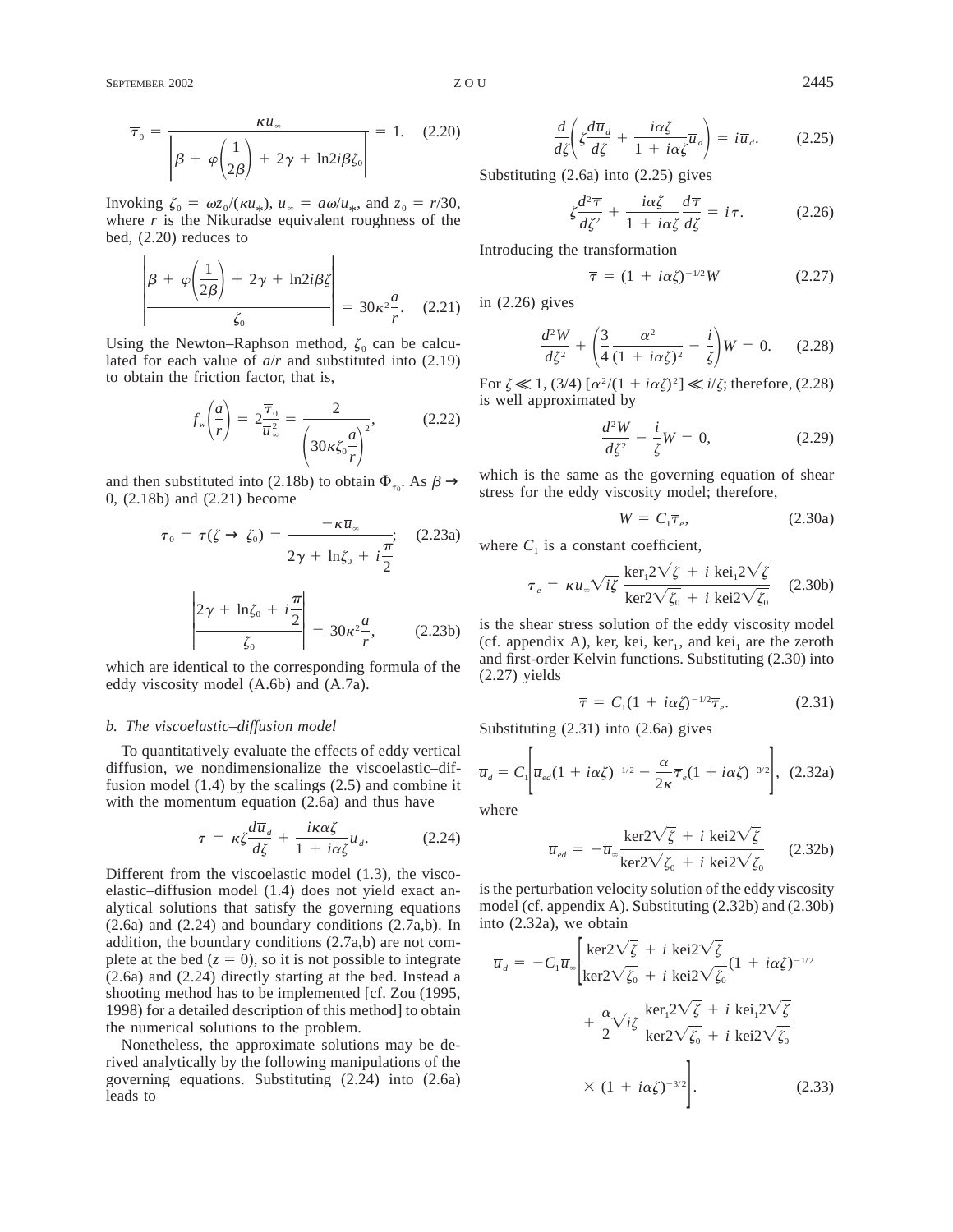The constant coefficient  $C_1$  is determined by the no-slip boundary condition at the bed (2.7a); that is,  $\overline{u}_d$  =  $-\overline{u}_{\infty}$  as  $\zeta \to \zeta_0$  so that the velocity solution (2.33) becomes

$$
\overline{u} = \overline{u}_{\infty} + \overline{u}_d = \overline{u}_{\infty} \left[ 1 - \frac{F_1(\alpha, \zeta)}{F_1(\alpha, \zeta_0)} \right], \quad (2.34a)
$$

where

$$
F_1(\alpha, \zeta) = (1 + i\alpha \zeta)^{-1/2} \left[ \frac{\ker 2\sqrt{\zeta} + i \ker 2\sqrt{\zeta}}{\ker 2\sqrt{\zeta_0} + i \ker 2\sqrt{\zeta_0}} + \frac{\alpha}{2} \sqrt{i\zeta} \frac{\ker_1 2\sqrt{\zeta} + i \ker 2\sqrt{\zeta}}{\ker 2\sqrt{\zeta_0} + i \ker 2\sqrt{\zeta_0}} (1 + i\alpha \zeta)^{-1} \right] \tag{2.34b}
$$

and the shear stress solution (2.31) becomes

$$
\overline{\tau} = \kappa \overline{u}_{\infty} [F_1(\alpha, \zeta_0)]^{-1} (1 + i\alpha \zeta)^{-1/2}
$$

$$
\times \sqrt{i\zeta} \frac{\ker_1 2\sqrt{\zeta} + i \ker_1 2\sqrt{\zeta}}{\ker_2 2\sqrt{\zeta_0} + i \ker_2 2\sqrt{\zeta_0}}.
$$
(2.35)

Similar to the velocity and shear stress solutions of viscoelastic model, (2.14) and (2.15), those of viscoelastic– diffusion model, (2.34) and (2.35), reduce to those of the eddy viscosity model, (2.30b) and (2.32b), as  $\alpha \rightarrow 0$ .

Near the surface ( $\zeta \rightarrow \zeta_0$ ),  $\overline{\tau}$  approaches its asymptotic value of

$$
\overline{\tau}_0 = \overline{\tau}(\zeta \to \zeta_0) = \frac{-\kappa \overline{u}_\infty}{2\gamma - \frac{1}{2}\alpha + \ln \zeta_0 + i\frac{\pi}{2}}, \quad (2.36)
$$

which is the bed shear stress. The bed shear stress is related to the orbital velocity by

$$
\overline{\tau}_0 = \frac{1}{2} f_w | \overline{u}_\infty | \overline{u}_\infty \exp(i\Phi_{\tau_0}), \qquad (2.37)
$$

where  $f_w$  is the wave friction factor and  $\Phi_{\tau_0}$  is the phase lead of the bed shear stress over the free stream velocity  $u_{\infty}$ .

The amplitude of the bed shear stress  $\tau_0$  is  $u^2_*$ ; that is,

$$
\overline{\tau}_0 = \kappa \overline{u}_{\infty} / \left| 2\gamma - \frac{\alpha}{2} + \ln \zeta_0 + i \frac{\pi}{2} \right| = 1. \quad (2.38)
$$

Invoking  $\zeta_0 = \omega z_0/(\kappa u_*)$ ,  $\overline{u}_\infty = a\omega/u_*$  and  $z_0 = r/30$ , where  $r$  is the Nikuradse equivalent roughness of the bed, (2.38) reduces to

$$
\left| \frac{2\gamma - \frac{\alpha}{2} + \ln \zeta_0 + i \frac{\pi}{2}}{\zeta_0} \right| = 30\kappa^2 \frac{a}{r}, \qquad (2.39)
$$

which is identical to the corresponding formula (2.23b) of the eddy viscosity model as  $\alpha \rightarrow 0$ . From (2.39),  $\zeta_0$ is calculated for a given value of *a*/*r* and substituted into (2.22) and (2.36) to obtain  $f_w$  and  $\Phi_{\tau_0}$ . As demonstrated in the next section, solutions (2.34) and (2.35) compare well with the numerical results using the shooting method.

#### **3. Comparison with experiment results**

We now compare the present analytical solutions, (2.34) and (2.35), of the viscoelastic–diffusion model, (2.14) and (2.15), of the viscoelastic model as well as those of the eddy viscosity model, (A3) and (A4), with measurements of the oscillatory boundary layer over rough and smooth beds. The former is more relevant to that in the natural environment. According to Jensen et al.'s (1989) measurement,  $\alpha = \kappa^2 q^2 / \langle u'w' \rangle \approx 2$ , so we will first use this value to evaluate the model in the comparisons, then carry out a sensitivity study of the viscoelastic–diffusion model relative to the choice of <sup>a</sup>*.*

As demonstrated in Figs. 1a and 1b, in comparison with the eddy viscosity model, the viscoelastic–diffusion model provides improved overall predictions for



FIG. 1. The predicted and measured (a) magnitude and (b) phase of the dimensionless complex amplitude of velocity,  $u/u_{\infty}$ , for the wave boundary layer over a rough bed. (c) Evolution of dimensionless velocity defect,  $[u(t, z) - u_x(t)]/a\omega$  over one-half wave cycle for a free-stream velocity of  $u_{\infty} = a\omega \sin \omega t$ : analytical solution (2.34) (solid lines) and numerical solution (dashed-dot lines) of viscoelastic–diffusion model; the eddy viscosity model solution (2.32b) (dashed lines); Jonsson and Carlsen's (1976) test 2 (circles).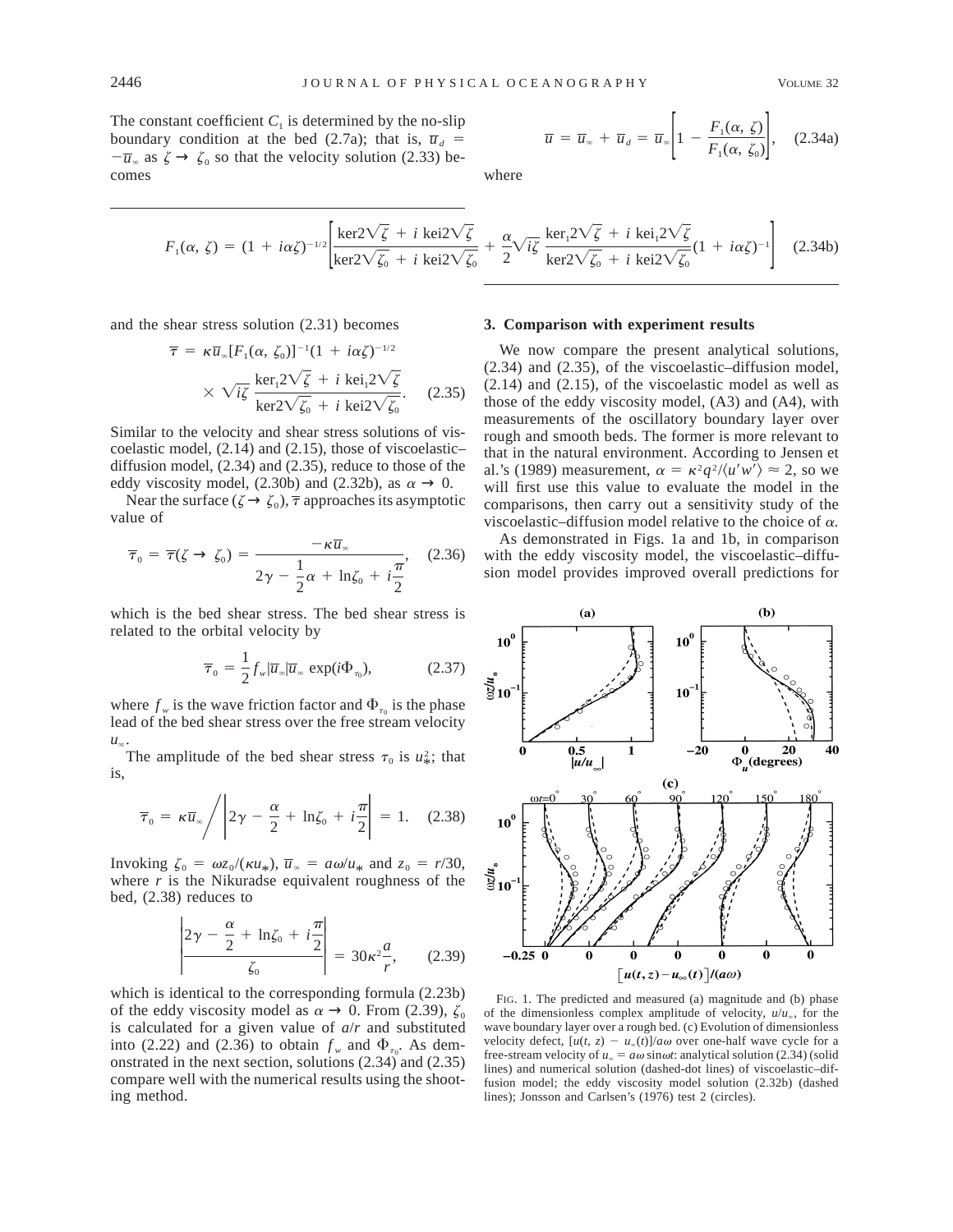

FIG. 2. The predicted and measured (a) magnitude and (b) phase of the dimensionless complex amplitude of velocity,  $u/u_{\infty}$ , for the wave boundary layer over a rough bed. (c) Evolution of dimensionless velocity defect,  $[u(t, z) - u_\infty(t)]/a\omega$  over one-half wave cycle for a free-stream velocity of  $u_\infty = a\omega \sin \omega t$ : analytical solution (2.34) (solid lines) and numerical solution (dashed-dot lines) of viscoelastic–diffusion model; the eddy viscosity model solution (2.32b) (dashed lines); Van Doorn (1982) observations (circles).

the velocity profiles observed by Jonsson and Carlsen (1976). The two models give identical predictions of  $|u/u_{\infty}|$  in the near-bed region, while diverging in the outer region of the boundary layer. Both magnitude and location of the velocity overshoot are well captured by the present model, but poorly by the eddy viscosity model. The two models are also distinct from each other in predicting the observed phase variation of velocity through the wave boundary layer. The improvement represented by the present model is due to the incorporation of turbulent relaxation and diffusion. Also evident from Fig. 1 is the agreement of the analytical solutions (solid lines) with the numerical results (dashed-dot lines) obtained using a shooting method. As shown next, similar conclusions may be drawn from the comparisons between the present model and other observations with different relative roughness lengths.

Given a free stream velocity of  $u_\infty = a\omega \sin \omega t$ , Fig. 1c shows the temporal evolution of predicted and observed velocity defect profiles,  $\overline{u}_d = (u - u_\infty)/u_\infty$ , over a half oscillatory cycle. After the flow reversal ( $\omega t \approx$  $0^{\circ}$ ), a velocity overshoot is generated near the bed, diffuses away from the bed with time, and intensifies with time until the flow reaches maximum amplitude at midcycle ( $\omega t \approx 90^{\circ}$ ). During the following decelerating stage, the velocity overshoot continues moving upward but declines in magnitude, and a new velocity overshoot



FIG. 3. The predicted and measured (a) magnitude and (b) phase of the dimensionless complex amplitude of velocity,  $u/u_{\infty}$ , for the wave boundary layer over a rough bed. (c) Evolution of dimensionless velocity defect,  $[u(t, z) - u_x(t)]/a\omega$  over one-half wave cycle for a free-stream velocity of  $u_\infty = a\omega \sin \omega t$ : analytical solution (2.34) (solid lines) and numerical solution (dashed-dot lines) of viscoelastic–diffusion model; the eddy viscosity model solution (2.32b) (dashed lines); Sleath (1987) observations (circles).

is generated close to the bed in the opposite direction. Near the midcycle, both the present model and the eddy viscosity model predictions agree with the measurements fairly well in the near-bed region. Farther away from the bed, the two models start to deviate from each other, and the present model is in better agreement with the observations in the velocity overshoot region.

During the period of flow reversal ( $\omega t \approx 0^\circ$  and  $\omega t$  $\approx 180^\circ$ ), velocity overshoot comes into existence in both upper and lower parts of the boundary layer, the eddy viscosity model fails to capture the vertical variation of velocity throughout the layer, while the present model remains reasonable agreement with the observations. At this stage of the wave period, turbulence is generated and diffuses away from the bed, therefore has not reached an equilibrium with the mean flow. The associate strong turbulent relaxation and diffusion prohibit it from being adequately described by the eddy viscosity model. After flow maximum, turbulence is well developed and in a close analogy with its counterpart of steady flow, the eddy viscosity model becomes more suitable to characterize its dynamics.

There exists a wide range of relative roughness in both natural wave boundary layers and laboratory experiments. It is therefore useful to examine whether the present model is applicable for turbulent flows with a variety of relative roughness. We carried out similar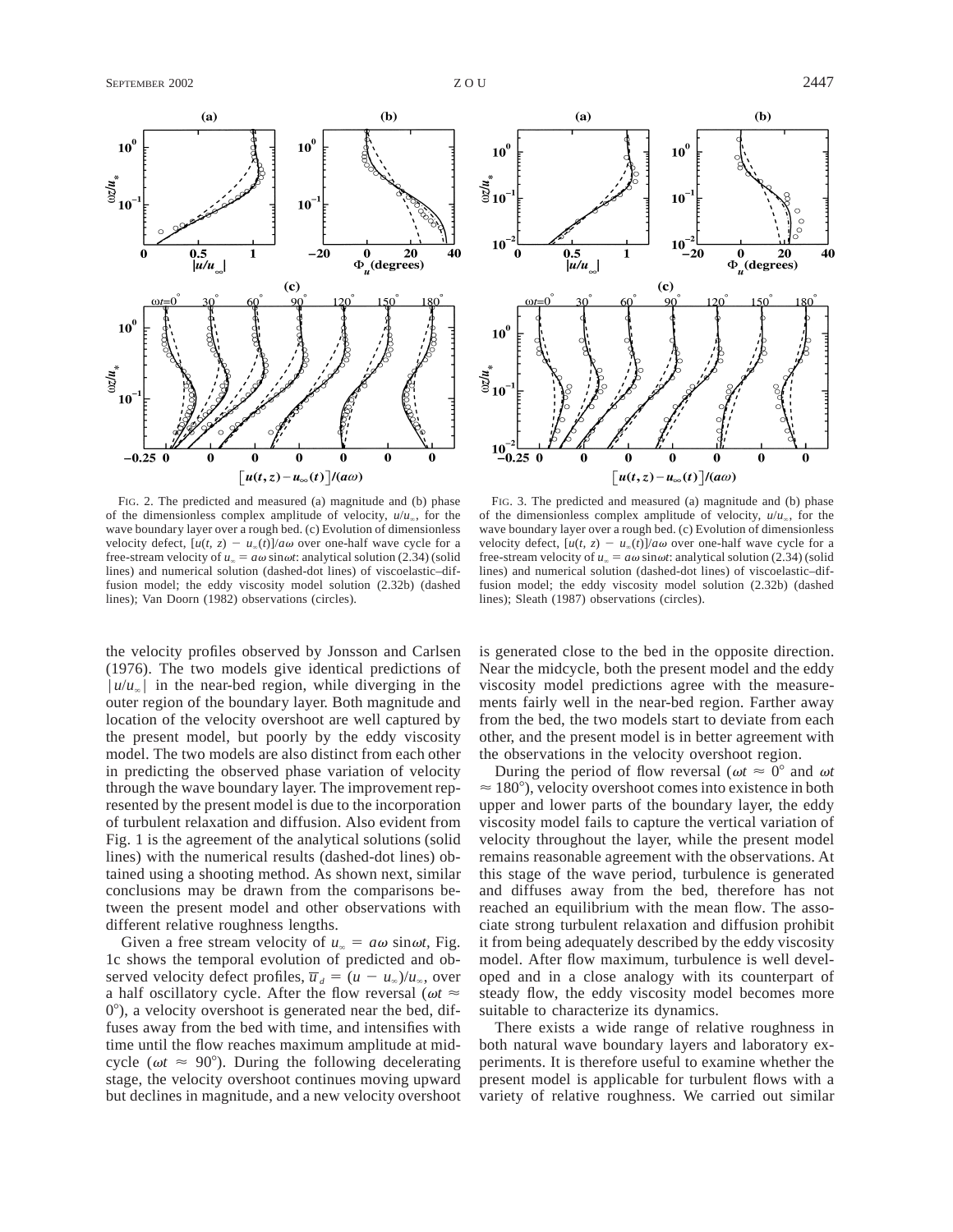

FIG. 4. The predicted and measured (a) magnitude and (b) phase of the dimensionless complex amplitude of velocity,  $u/u_{\infty}$ , for the wave boundary layer over a rough bed. (c) Evolution of dimensionless velocity defect,  $[u(t, z) - u_x(t)]/a\omega$  over one half wave cycle for a free stream velocity of  $u_\infty = a\omega \sin \omega t$ : analytical solution (2.34) (solid lines) and numerical solution (dashed-dot lines) of viscoelastic–diffusion model; the eddy viscosity model solution (2.32b) (dashed lines); Jensen et al. (1989) test 13 (circles).

comparisons with the measurements by Van Doorn (1982), Sleath (1987), and Jensen et al. (1989), and the results are displayed in Figs. 2, 3, and 4, respectively. Table 1 lists wave period *T,* the semiexcursion amplitude of orbital velocity *a,* the Nikuradse equivalent roughness length *r,* and the relative roughness length *r*/*a* for these experiments.

From these figures, one may draw similar conclusions to those in the preceding paragraphs from Fig. 1. To further quantify the performance of the viscoelastic– diffusion model relative to the eddy viscosity model in predicting these observations, Fig. 5 illustrates how the discrepancy between two models and observations varies across the boundary layer, and Table 2 lists their averaged values over the boundary layer thickness. Together with the intercomparisons among Figs. 1–4, they suggest the following: 1) the velocity overshoot decreases as the bed roughness becomes smaller; 2) in the

TABLE 1. The key parameters for the laboratory measurements of WBL.

| Parameters                                                                              |                                   |                     | $T(s)$ $a(m)$ $r(m)$                                          | r/a              |
|-----------------------------------------------------------------------------------------|-----------------------------------|---------------------|---------------------------------------------------------------|------------------|
| Jonsson and Carlsen (1976)<br>Van Doorm (1982)<br>Sleath (1987)<br>Jensen et al. (1989) | 7.2<br>$2^{\circ}$<br>4.58<br>9.7 | 1.79<br>0.33<br>3.1 | 0.063<br>0.021<br>$0.45$ 0.003 26 0.0072<br>0.000 84 0.000 27 | 0.0352<br>0.0636 |



FIG. 5. The discrepancy between the predicted and observed dimensionless complex amplitude of velocity,  $|(u_{\text{pred}} - u_{\text{obs}})/u_{\infty}|$  for (a) Jonsson and Carlsen's (1976) test 2, (b) Van Doorn (1982), (c) Sleath (1987), and (d) Jensen et al. (1989) test 13: analytical solution (2.34) (solid lines) of viscoelastic–diffusion model; the eddy viscosity model solution (2.32b) (dashed lines).

rough bed case, a more rapid deduction of the mean velocity toward the bed is observed due to the enhanced momentum exchange by the increased bed roughness; 3) the deviation of the present model from the eddy viscosity model is dependent on the relative roughness and it is smaller in smooth bed case than in rough bed case; and 4) the discrepancy given by the present model is about one half or one quarter of that by the eddy viscosity model (cf. Fig. 5, Table 2).

Nielsen (1985) was intrigued by the behavior of the nondimensional velocity defect  $Du = 1 - u/u$ . He noted that the identity relationship,  $log |Du| = arg(Du)$ , which is valid for laminar flow, also holds with great accuracy for most turbulent flows with reasonable relative roughness. He also pointed out that neither the eddy viscosity models nor the numerical mixing length models are able to reproduce this behavior. In case of a rough bed, as demonstrated by Fig. 6a, the observed profiles of  $-\log |Du|$  and  $-\arg(Du)$  satisfy this relationship, while in case a smooth bed, as demonstrated by Fig. 6b, they diverge from each other significantly.

TABLE 2. The average discrepancy between predicted and observed velocity over the boundary layer thickness.

|                      |          | $\int  u_{\text{pred}}(z) - u_{\text{obs}}(z) ^2 /  u_{\infty} ^2 dz]^{1/2}$ |                |  |  |
|----------------------|----------|------------------------------------------------------------------------------|----------------|--|--|
| Experiments          | r/a      | Viscoelastic-<br>diffusion                                                   | Eddy viscosity |  |  |
| Jonsson and Carlsen  |          |                                                                              |                |  |  |
| (1976)               | 0.035    | 0.062                                                                        | 0.12           |  |  |
| Van Doorn (1982)     | 0.064    | 0.028                                                                        | 0.094          |  |  |
| Sleath (1987)        | 0.0072   | 0.027                                                                        | 0.073          |  |  |
| Jensen et al. (1989) | 0.000 27 | 0.041                                                                        | 0.056          |  |  |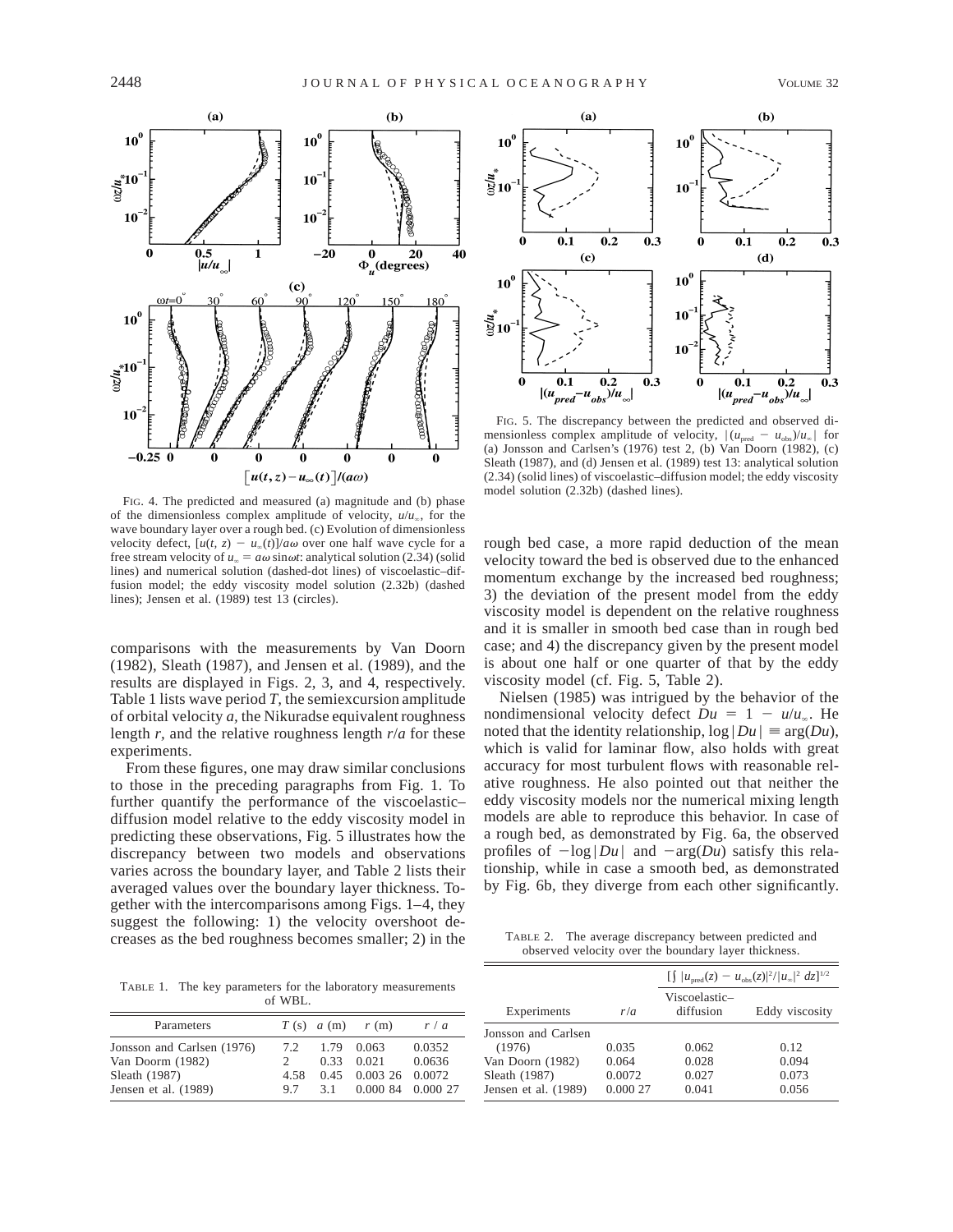

FIG. 6. (a) The predicted and measured dimensionless complex amplitude of velocity defect  $Du = 1 - u/u_{\infty}$  for rough bed:  $-\ln|Du|$  (dark) and  $-\arg(Du)$  (gray): analytical solution (2.34) (solid lines) and numerical solution (dashed-dot lines) of viscoelastic–diffusion model (1.3); the eddy viscosity model solution (2.32b) (dashed lines), Van Doorn (1982) Test M10 RAL (pluses and circles). (b) Jensen et al. (1989) test 13 (pluses and circles).

This behavior is well captured by the present model but not by the eddy viscosity model.

Figure 7a illustrates the temporal evolution of the predicted and observed shear stress profile over a half oscillatory cycle. During the accelerating stage, turbulence is generated near the bed, diffuses away from the bed with time until midcycle when it starts to distribute uniformly across the layer. During the decelerating stage, the adverse pressure gradient comes into play, it enhances the shear instability according to the inflection point criterion, which is in analogy to the separating flow in the steady turbulent flow. As a result, turbulence is intensified at the bed, moves upward, and decays until the flow starts to reverse and new eddies are created near the bed (cf. Jensen et al. 1989). The elevation of zero shear stress marks the division between the new and old turbulence. According to the observations, it moves from close to the bed to the top of the boundary layer within a half cycle. The other important feature exhibited in this figure is the shear stress overshoot mov-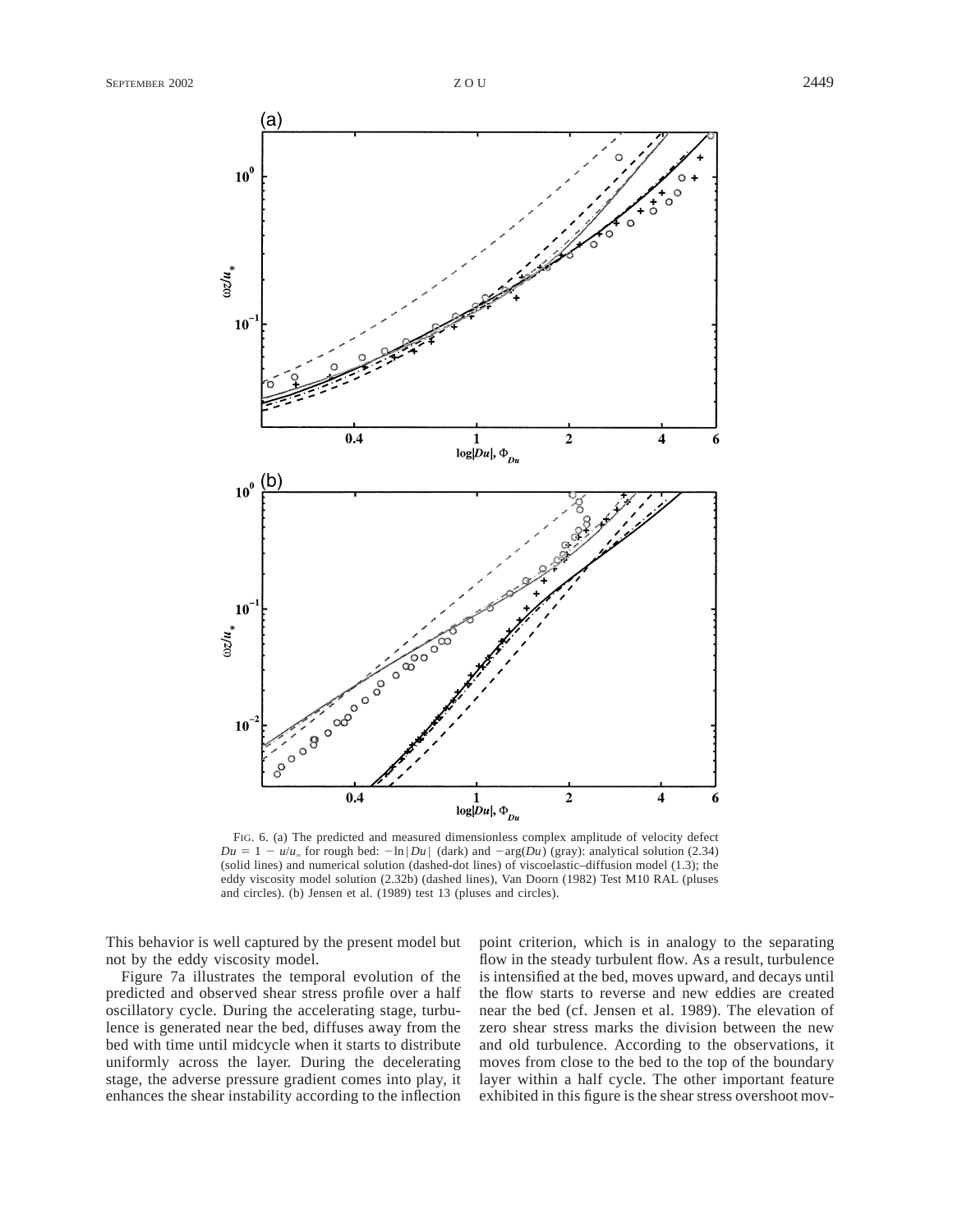

FIG. 7. (a) Evolution of dimensionless shear stress profile,  $\tau(t, z)$ /  $u^2_*$ , over one-half wave cycle. The predicted and measured (b) magnitude and (c) phase of the complex amplitude of shear stress  $\tau / u^2$ . analytical solution (2.35) (solid lines) and numerical solution (dasheddot lines) of viscoelastic–diffusion model; the eddy viscosity model solution (2.30b) (dashed lines), Jensen et al. (1989) test 13 (circles).



FIG. 8. Comparison of the observed (a), (c) magnitude and (b), (d) phase of velocity and shear stress by Jensen et al. (1989) with the predictions by the analytical solutions (2.34) and (2.35) of viscoelastic–diffusion model using three different values of  $\alpha$ ; i.e.,  $\alpha$  = 0 (the eddy viscosity model; dashed lines),  $\alpha = 2$  (the present model; solid lines), and  $\alpha = 4$  (dashed-dot lines).

ing upward with time. This feature is in connection with the similar upward motion of the velocity overshoot shown by Fig. 4c. The eddy viscosity model is unable to track either of the observations for these events, whereas the present model does an excellent job in predicting their elevations as well as the overshoot magnitude of shear stress.

The difference between these two models in predicting the observed shear stress profile is further elucidated in Figs. 7b and 7c where only the magnitude and phase of its complex amplitude are exhibited. The two models are identical to each other in the near-bed region while separate from each other farther up in the water column, where the present model gives improved prediction of the decreasing magnitude and phase of shear stress with the height above the bed. Nonetheless, it is noticeable in both Figs. 7a and 7b that neither model predicts the shear stress magnitude well right next to the bed.

Both Sleath (1987) and Jensen et al. (1989) noticed that due to the reflection of the laser beam off the bed, the laser-Doppler anemometer (LDA) tends to underestimate the shear stress in this region. Alternatively, the bed shear stress was estimated from the logarithmic fit of the near-bed velocity profile and through the momentum integration method (cf. Jensen 1989). The former was used to derive the observed friction factor *f <sup>w</sup>* (denoted as circles) in Figs. 10 and 11, while the later is listed as  $u^2$  in Table 1 of Jensen et al. (1989) and

used as the scaling for nondimensionalizing the shear stress. They are consistent with each other and with the prediction by viscoelastic–diffusion model with  $\alpha = 2$ as shown in Fig. 10. They are, however, almost twice as much as that given by LDA at the measuring point closest to the bed (cf. Fig. 7b).

As pointed out in the introduction, the phase lead of shear stress  $\Phi_{\tau}$  relative to the free stream velocity is an important quantity in studies of wave dissipation and sediment transport and suspension in the ocean bottom boundary layers. As shown in Figs. 7b and 7c, the present model (solid lines) predicts  $\Phi_{\tau}$  remarkably well across the whole layer, whereas the eddy viscosity model (dashed lines) underestimates  $\Phi$ <sub>r</sub> and the discrepancy increases with the height above the bed. This deviation is mainly attributed to the turbulent relaxation effect neglected by the eddy viscosity model. From (1.3), we have the phase of the effective eddy viscosity in the form of  $\bar{\Phi}_{\nu}$  =  $-\arctan(\alpha z/l)$ ; accordingly,  $\Phi_{\nu}$  of viscoelastic models decreases from zero at the bed to about  $-90^{\circ}$  at the top of wave boundary layer, whereas  $\Phi_{\nu}$  of the eddy viscosity model remains zero across the layer.

According to the viscoelastic model (1.3),  $\beta = \sqrt{\alpha}$ is a weight coefficient of eddy relaxation since, as  $\beta \rightarrow$ 0, (1.3) reduces to the eddy viscosity model. It is worthwhile examining how  $\alpha$  affects the results. Therefore, we applied  $\alpha = 0$  (the eddy viscosity model, denoted by dashed lines),  $\alpha = 2$  (the present model, solid lines),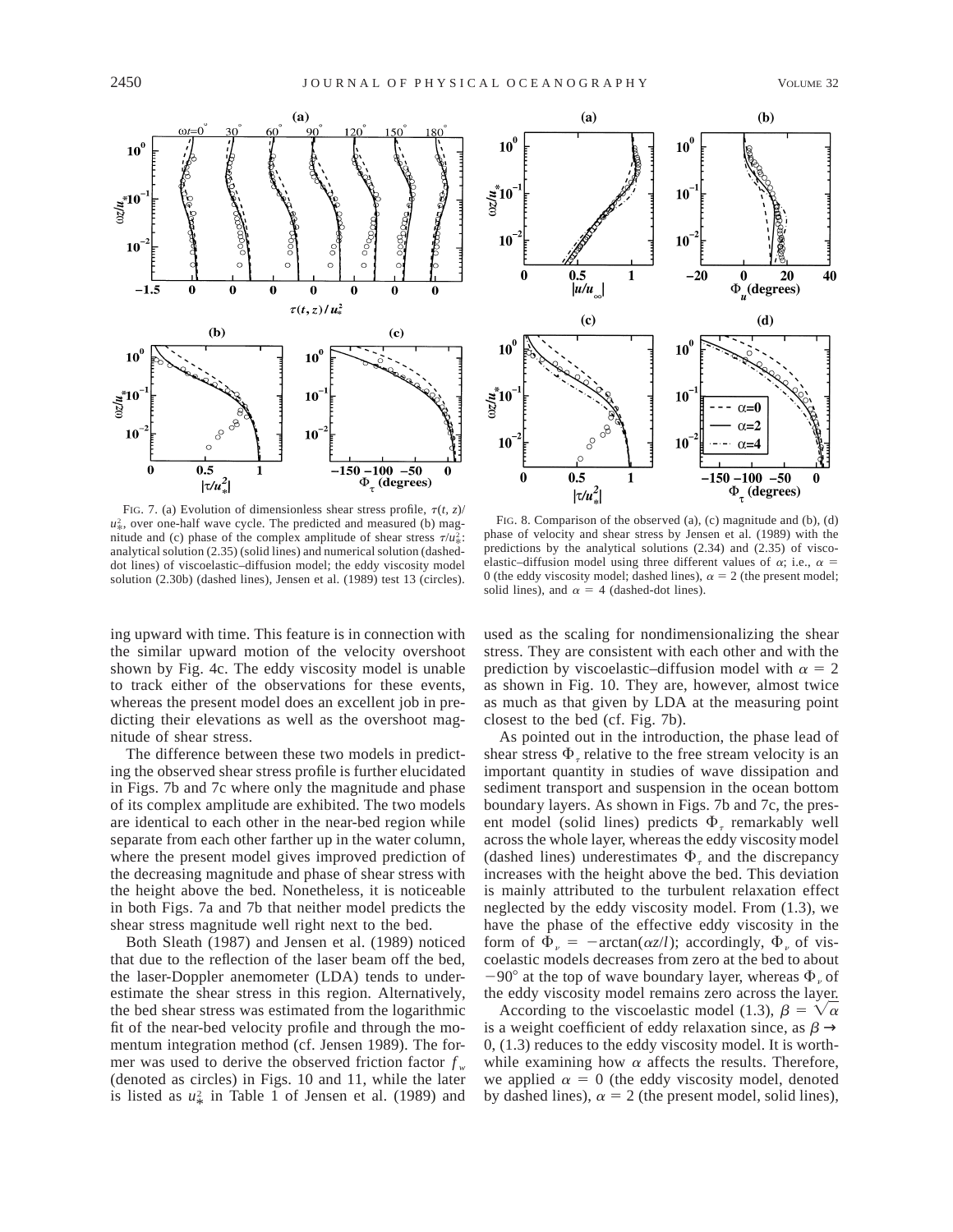

FIG. 9. Comparison of the observed (a), (c) magnitude and (b), (d) phase of velocity and shear stress profiles by Jonsson and Carlsen (1976) with the predictions by the analytical solutions (2.34) and (2.35) of viscoelastic–diffusion model using three different values of  $\alpha$ ; i.e.,  $\alpha = 0$  (the eddy viscosity model, dashed lines),  $\alpha = 2$  (the present model, solid lines), and  $\alpha = 4$  (dashed-dot lines).

and  $\alpha = 4$  (dashed-dot lines) to the viscoelastic–diffusion solutions (2.34) and (2.35). The predicted velocity and shear stress profiles are exhibited in Figs. 8 and 9 together with the measurements by Jensen et al. (1989) and Jonsson and Carlsen (1976) respectively. Both figures suggest that, while  $\alpha = 0$  and  $\alpha = 2$  yield the diverging results that have been thoroughly discussed in the preceding paragraphs,  $\alpha = 2$  and  $\alpha = 4$ predict identical magnitudes of velocity and shear stress overshoot, but only the former manages to locate the velocity and shear stress overshoot correctly.

The friction factor  $f_w$  and phase lead of the bed shear stress over free stream velocity,  $\Phi_{\tau_0}$ , are both important quantities to evaluate in any theoretical model of this problem. Figure 10 shows the predictions by (2.39), (2.22), and (2.36) for the viscoelastic–diffusion model with  $\alpha = 0, 2$ , and 4 together with the measurements of  $f_w$  and  $\Phi_{\tau_0}$  for  $10^4 \ge a/r \ge 10^1$  by Kamphuis (1975), Jonsson and Carlsen (1976), Sleath (1987), and Jensen et al. (1989). The predicted  $f_w$  and  $\Phi_{\tau_0}$  decrease with increasing  $\alpha$  and the deviations reduce considerably for small relative roughness *r*/*a.* The viscoelastic–diffusion model with  $\alpha = 2$  (denoted by solid line) provides the optimal prediction of the observed  $f_w$  at  $a/$  $r > 10<sup>2</sup>$  while underpredicting it at a larger roughness  $a/r < 10<sup>2</sup>$ . This result is consistent with the fact that  $\alpha = 2$  gives the optimal prediction of the observed



FIG. 10. Friction factor (a) and phase lead (b) of the bed shear stress over the free stream velocity as a function of *a*/*r.* The predictions by the viscoelastic–diffusion model using three different values of  $\alpha$  [cf. Eqs. (2.39), (2.22), and (2.36)]; i.e.,  $\alpha = 0$  (the eddy viscosity model; dashed lines),  $\alpha = 2$  (the present model; solid lines), and  $\alpha$  $=$  4 (dashed-dot lines) and by the  $k$ – $\varepsilon$  turbulent closure model (denoted by diamonds; cf. Justesen 1988). The observed results by Kamphuis (1975) (denoted by X), Jonsson and Carlsen (1976) (denoted by  $+$ ), Sleath (1987) (denoted by  $*$ ), and Jensen et al. (1989) (denoted by  $\circ$ ).

velocity and shear stress profiles (cf. Figs. 8 and 9). Also evident from Figs. 10a and 10b is the close approximation between the predictions by the viscoelastic–diffusion model with  $\alpha = 2$  and those by the more sophisticated  $k$ – $\varepsilon$  turbulent closure model (denoted by diamonds: cf. Justesen 1988). The deviation between theory and observation at  $a/r < 10^2$  is probably due to the significant form drag associated with the large roughness element in this parameter region, which is not included in the theory or models.

The same comparison was conducted in Fig. 11 for the predictions by the viscoelastic model solutions (2.21), (2.22), and (2.18b) with  $\alpha = 0, 2$ , and 4. Similar to the viscoelastic–diffusion model, the predicted  $f_w$  and  $\Phi_{\tau_0}$  decrease with increasing  $\alpha$  and the deviations decrease for small relative roughness *r*/*a.* The intercomparison between Figs. 10 and 11 and Table 3 indicates that the predicted  $f_w$  and  $\Phi_{\tau_0}$  by the viscoelastic model using  $\alpha = 4$  is approximately the same as those by the viscoelastic–diffusion model using  $\alpha = 2$  and by the  $k$ – $\varepsilon$  turbulent closure model.

The sensitivity study of model parameter  $\alpha$  is carried out further in Fig. 12. According to Fig. 12a, the depthaveraged velocity discrepancy between the viscoelastic– diffusion model and observation attains a minimum val-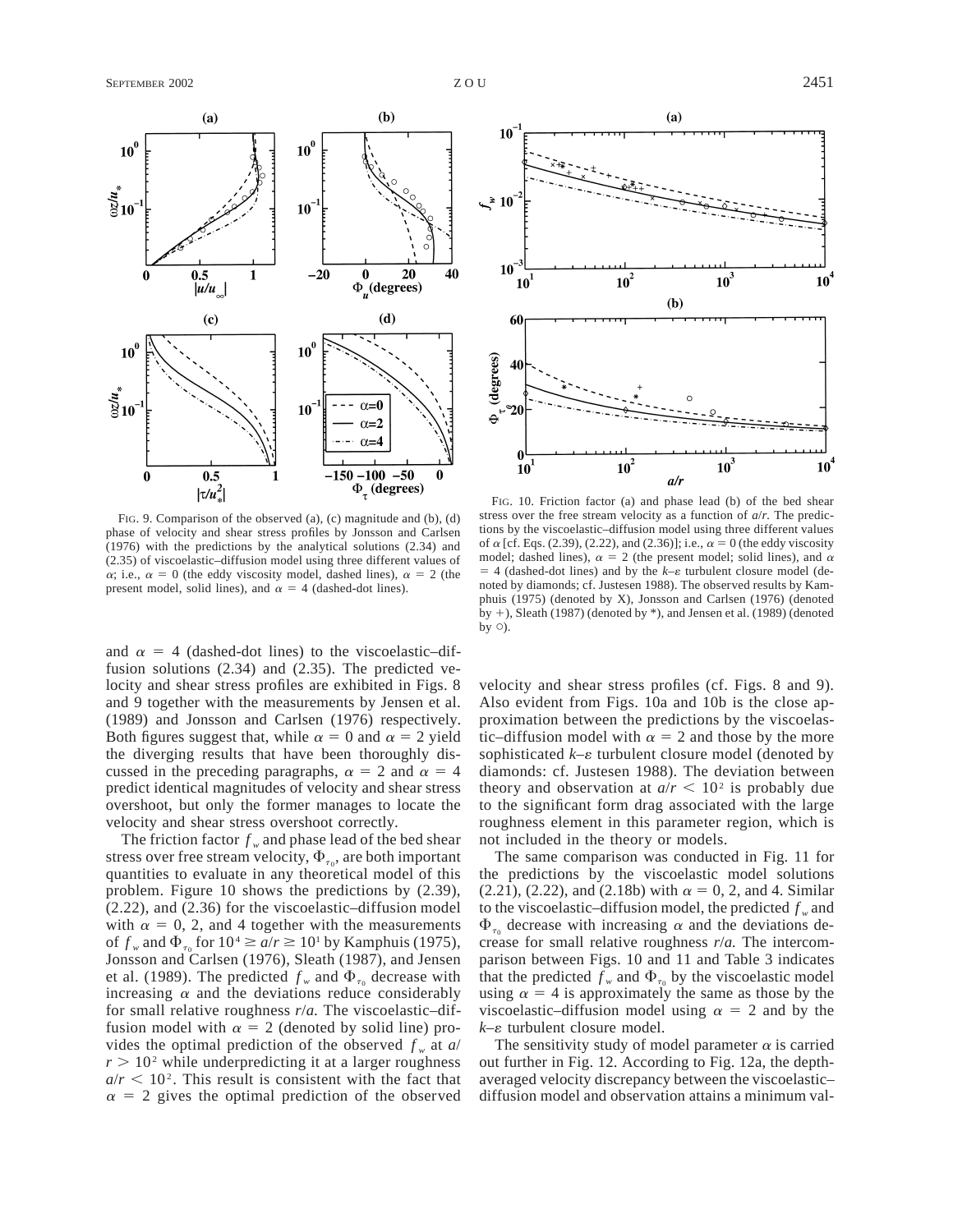

FIG. 11. Friction factor (a) and phase lead (b) of the bed shear stress over the free stream velocity as a function of *a*/*r.* The predictions by the viscoelastic model using three different values of  $\alpha$  [cf. Eqs. (2.21), (2.22), (2.18b)]; i.e.,  $\alpha = 0$  (the eddy viscosity model; dashed lines),  $\alpha = 2$  (the present model; solid lines), and  $\alpha = 4$ (dashed-dot lines) and by the  $k$ – $\varepsilon$  turbulent closure model (denoted by diamonds; cf. Justesen 1988). The observed results by Kamphuis (1975) (denoted by X), Jonsson and Carlsen (1976) (denoted by  $+$ ), Sleath (1987) (denoted by \*), and Jensen et al. (1989) (denoted by  $\circ$ ).

ue of 0.05, 0.027, 0.027, and 0.028 at  $\alpha = 1.5, 2.1, 2.2,$ and 1.2 for Jonsson and Carlsen (1976), Van Doorn (1982), Sleath (1987), and Jensen et al. (1989), respectively. As listed in Table 2, the discrepancy goes up to 0.12, 0.09, 0.07, and 0.06 at  $\alpha = 0$  for the eddy viscosity model.

To study the effects of turbulent diffusion separately from those of turbulent relaxation, we compare the velocity and shear stress solutions according to the viscoelastic–diffusion model (1.4), the viscoelastic model (1.1), the eddy viscosity model, as well as the viscoelastic model with exponentially decaying mixing length (B.1). Figures 13 and 14 illustrate the comparisons for smooth and rough bed respectively. As dem-

onstrated in these figures, in contrast to the eddy viscosity model, the viscoelastic and viscoelatic–diffusion models result in identical phase shifts for shear stress. Both of them are able to resolve the feature of overshooting velocity and shear stress. However, the viscoelastic model overestimates their heights and magnitudes. This deficiency is due to the turbulent diffusion neglected in the model, which tends to reduce the magnitudes of velocity and shear stress at the top of boundary layer. Unlike turbulent diffusion, turbulent relaxation is more relevant to the phase variations of velocity and shear stress in the vertical direction.

#### **4. Conclusions and discussions**

In this work, by adding viscoelastic and diffusion terms to the conventional eddy viscosity model, we have constructed a viscoelastic–diffusion model to study the turbulent relaxation and diffusion effects in oscillatory boundary layers [cf. Eq. (1.4)]. The resulting analytical solutions are found to be in better agreement with observations than the previous solutions using time-invariant eddy viscosity and time-variant eddy viscosity models such as that by Madsen and Wikramanayake (1991, cf. their Fig. 26). Our analysis shows that the turbulent relaxation plays a key role in the phase variations of velocity and shear stress in the vertical direction, whereas the turbulent diffusion is mainly responsible for reducing the magnitude of these variables at the top of the boundary layer.

The present study yields a complex eddy viscosity instead of the real one assumed by the eddy viscosity models. Furthermore, unlike most eddy viscosity models (Kajiura 1968; Johns 1969; Grant 1977; Smith 1977; Brevik 1981; Myrhaug 1982; Lavelle and Mofjeld 1983; Trowbridge and Madsen 1984; Davies 1986; Madsen and Wikramanayake 1991), the viscoelastic diffusion model (1.4) does not involve any discontinuity in eddy viscosity or its gradient and requires no pre-assumption of matching height between adjacent layers. The merit of this modification is demonstrated by the better agreement between predicted and observed phase variations and the magnitude of the velocity and shear stress profiles.

The viscoelastic–diffusion model provides a good prediction of the velocity profile in both inner and outer regions of the boundary layer at any phase of wave

TABLE 3. The friction factor  $f_w$  calculated by the eddy viscosity, viscoelastic, viscoelastic–diffusion, and  $k-\epsilon$  models.

|                 |           |              | J <sub>w</sub> |                        |              |                        |
|-----------------|-----------|--------------|----------------|------------------------|--------------|------------------------|
|                 | Eddy      | Viscoelastic |                | Viscoelastic-diffusion |              |                        |
| a/r             | viscosity | $\alpha = 2$ | $\alpha = 4$   | $\alpha = 2$           | $\alpha = 4$ | $k$ – $\epsilon$ model |
| $10^{1}$        | 0.055     | 0.044        | 0.037          | 0.035                  | 0.023        | 0.038                  |
| 10 <sup>2</sup> | 0.020     | 0.017        | 0.015          | 0.014                  | 0.010        | 0.016                  |
| 10 <sup>3</sup> | 0.0096    | 0.0084       | 0.0076         | 0.0073                 | 0.0057       | 0.0081                 |
| 10 <sup>4</sup> | 0.0053    | 0.0048       | 0.0045         | 0.0043                 | 0.0035       | 0.0045                 |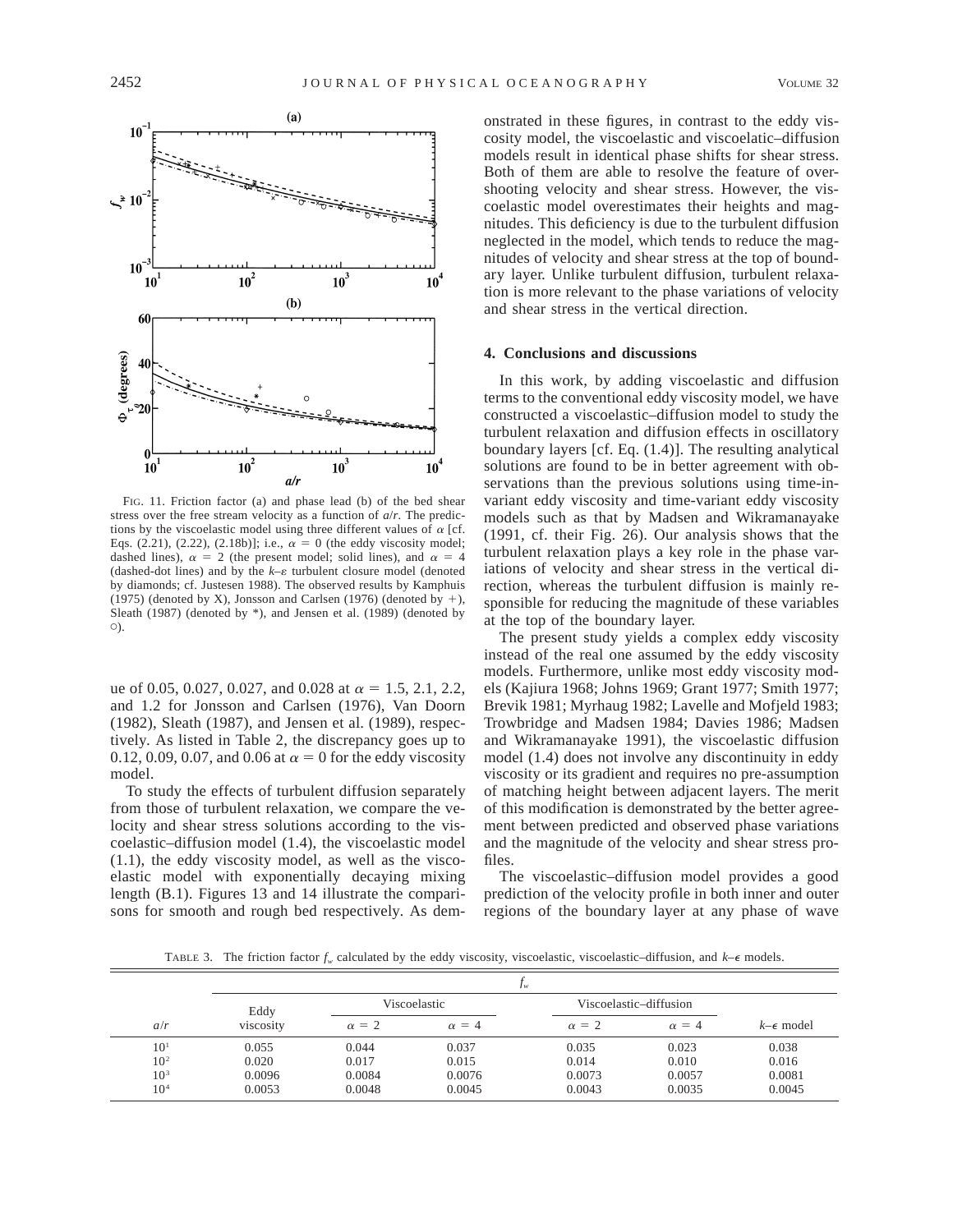

FIG. 12. The depth averaged discrepancy between the predicted and observed (a) dimensionless complex amplitude of velocity  $\left[\int |(u_{\text{pred}} - u_{\text{obs}})/u_{\infty}|^2 dz]\right]^{1/2}$ , (b) its amplitude  $\left[\int (|u_{\text{pred}}| - |u_{\text{obs}}|)^2 /$  $|u_\infty|^2 dz]^{1/2}$ , and (c) phase  $\left[\int |\Phi_u^{\text{pred}} - \Phi_u^{\text{obs}}|^2 dz\right]^{1/2}$ : Jonsson and Carlsen's (1976) test 2 (dashed lines); Van Doorn (1982) (solid lines); Sleath (1987) (dashed-dot lines); and Jensen et al. (1989) test 13 (dotted lines).

cycle. Thus, the present velocity solution serves as a better candidate than that of the eddy viscosity model for estimating the roughness length and friction velocity from velocity profile measurements in the laboratory and field (cf. Zou and Hay 2002, manuscript submitted to *J. Phys. Oceanogr.*). Furthermore, the comparisons between the predicted and observed velocity and shear stress profiles, the friction factor  $f_w$  and phase lead of the bed shear stress over free stream velocity,  $\Phi_{\tau_{\alpha}}$ , over a smooth bed and a rough bed suggest that the deviation of the present model and the eddy viscosity model increases with increasing relative roughness. In the presence of a rough bed, for a given free-stream velocity, the friction velocity is greater; so is the boundary layer thickness and eddy length scale  $l_e = \kappa z$ . It follows that eddies with longer life span dominate the turbulent dynamics, which results in more significant eddy relaxation and diffusion effects.

As observed by Sleath (1987) and Jensen et al. (1989), the turbulence intensity showed a significant variation during an oscillatory cycle. To incorporate this characteristic, Lavelle and Mofjeld (1983), Trowbridge and Madsen (1984), Davies (1986), and Madsen and Wikramanayake (1991) have used time-variant eddy viscosity models in their investigations of this problem. They have found that such modification improved the model comparisons with observed streaming velocity and wave–current interaction at an oblique angle. Nevertheless, these models all assume that the time-dependent part of the eddy viscosity has the same vertical structure as the steady part. As pointed out by some of these authors, this physically unrealistic assumption makes it unlikely that these models correctly resolve the vertical structure of streaming velocity within the wave bottom boundary layers. Therefore, it is worth revisiting this problem with a time-variant viscoelastic–diffusion model.

In summary, turbulent relaxation and diffusion have significant effects on the overshooting of velocity and shear stress, their phase variations across the wave boundary layers, as well as the magnitude and phase of bed shear stress. By including these effects, the present model obtains better agreement with the observations of these properties by previous investigators than the eddy viscosity model. It also provides readily evaluated solutions in a closed form which are applicable to both smooth and rough beds.

*Acknowledgments.* The majority of this presentation was completed while the author was a postdoctoral fellow at the Department of Earth and Planetary Sciences of Johns Hopkins University. I wish to thank Dr. Peter Nielsen for his comments and two referees for their constructive criticism that help to improve this manuscript greatly, and Dr. Alex E. Hay for his continuous encouragement and enthusiasm for this work. I am in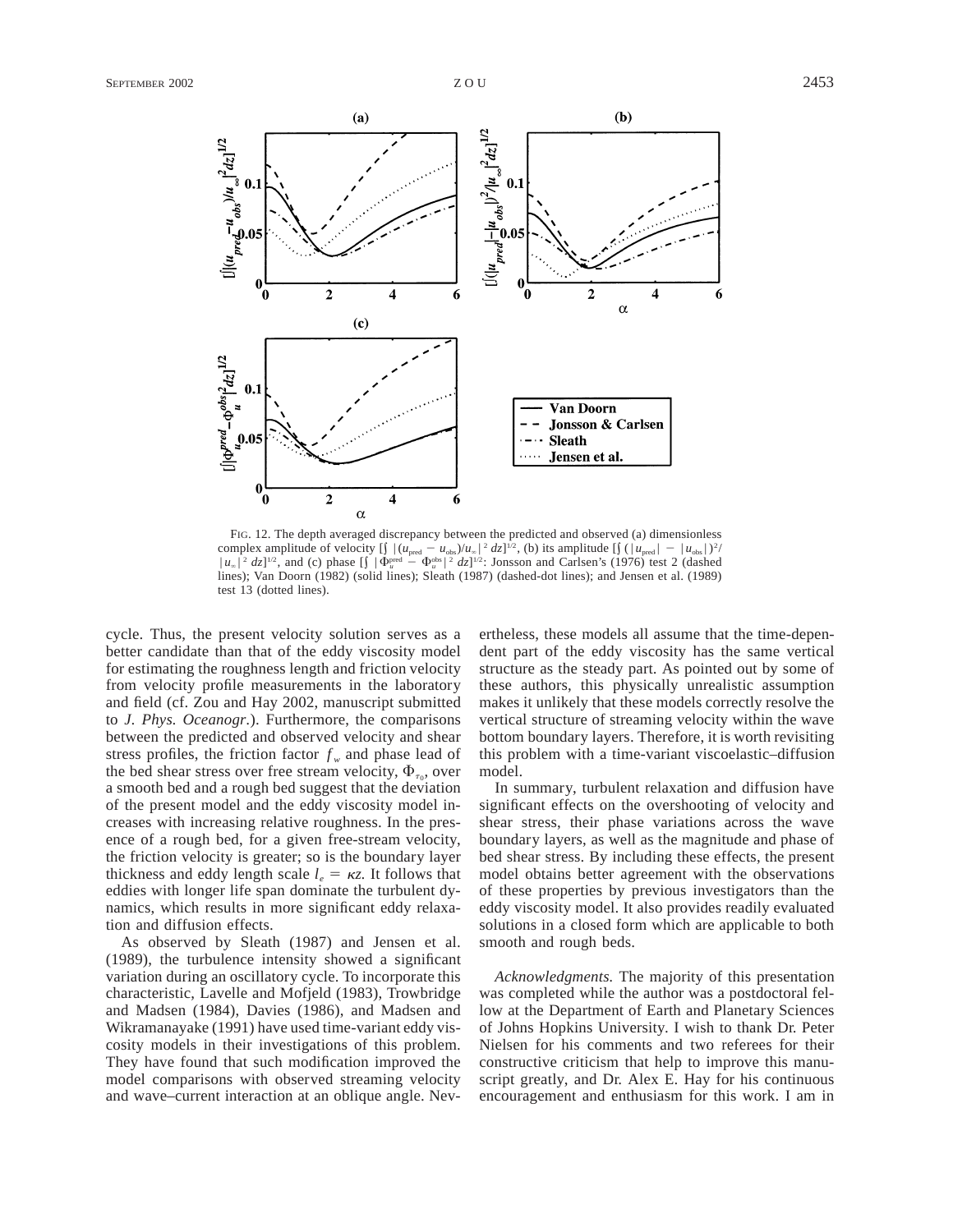

FIG. 13. The predicted and observed (a), (c) magnitude and (b), (d) phase of velocity and shear stress for Jensen et al. (1989) by the viscoelastic–diffusion model [Eqs. (2.34) and (2.35); solid lines]; the eddy viscosity model [Eqs. (2.30b) and (2.32b); dashed lines]; the exponentially decayed viscoelastic model [Eqs. (B.4) and (B.5); dotted lines], and the viscoelastic model [Eqs. (2.14) and (2.15); dasheddot lines].

debt to Professors O. M. Phillips, A. J. Bowen, A. E. Hay, T. R. Osborn, Dr. D. C. Elbert, and P. MacAulay for their valuable comments on this manuscript. I also want to thank Drs. B. L. Jensen, B. M. Sumer, and J. Fredsoe for providing their experiment data. This research was supported by the Coastal Sciences Program and the Physical Oceanography Program of the Office of Naval Research.

#### APPENDIX A

#### **Comparison with Previous Eddy-Viscosity Model**

To check the consistency of analytical solutions (2.14) and (2.15), we derive the asymptotic behaviors as  $\beta \rightarrow 0$  and compare them with those of the eddyviscosity model (cf. Grant 1977). The following relationship is valid for confluent hypergeometric functions (cf. Abramowitz and Stegun 1970, sec. 13.3.3):

$$
\lim_{\beta \to 0} \Gamma\left(\frac{1}{2\beta}\right) U\left(\frac{1}{2\beta}, 1, 2i\beta\zeta\right) = 2K_0(2\sqrt{i\zeta}). \quad (A.1)
$$

Similarly, we have

$$
\lim_{\beta \to 0} \Gamma\left(\frac{1}{2\beta}\right) U\left(1 + \frac{1}{2\beta}, 2, 2i\beta\xi\right)
$$
  
= 2(i\zeta)^{-1/2} K\_1(2\sqrt{i\zeta}). (A.2)

Substituting  $(A.1)$  and  $(A.2)$  into  $(2.14)$ , we have



FIG. 14. Comparisons of the predicted and observed (a), (c) magnitude and (b), (d) phase of velocity and shear stress for Jonsson and Carlsen (1976) by the viscoelastic–diffusion model [Eqs. (2.34) and (2.35); solid lines]; the eddy viscosity model [Eqs. (2.30b) and (2.32b); dashed lines]; the exponentially decayed viscoelastic model [Eqs. (B.4) and (B.5); dotted lines], and the viscoelastic model [Eqs. (2.14) and (2.15); dashed-dot lines].

$$
u = u_{\infty} \left( 1 - \frac{\ker 2\sqrt{\zeta} + i \operatorname{kei2}\sqrt{\zeta}}{\ker 2\sqrt{\zeta_0} + i \operatorname{kei2}\sqrt{\zeta_0}} \right) \tag{A.3}
$$

$$
\tau = \kappa u_* u_* \sqrt{i\zeta} \frac{\ker_1 2\sqrt{\zeta} + i \operatorname{kei}_1 2\sqrt{\zeta}}{\ker 2\sqrt{\zeta_0} + i \operatorname{kei} 2\sqrt{\zeta_0}}. \quad \text{(A.4)}
$$

Solutions (A.3) and (A.4) are identical to those by Grant (1977) using the eddy viscosity model. Near the surface  $(\zeta \to \zeta_0)$ , *u* approaches its asymptotic values of

$$
u(\zeta \to \zeta_0) = u_{\infty} \left\{ 1 - \frac{1}{2} \frac{2\gamma + \ln \zeta + i\pi/2}{\ker 2\sqrt{\zeta_0} + i \operatorname{kei2}\sqrt{\zeta_0}} \right\} (A.5a)
$$

$$
= \frac{-u_{\infty}}{2\gamma + \ln \zeta_0 + i\pi/2} \ln \frac{\zeta}{\zeta_0}, \tag{A.5b}
$$

which is a logarithmic velocity profile, while  $\tau$  approaches its asymptotic value of

$$
\tau_0 = \tau(\zeta \to \zeta_0) = \frac{1}{2} \frac{\kappa u_* u_*}{\ker 2\sqrt{\zeta_0} + i \ker 2\sqrt{\zeta_0}} \quad \text{(A.6a)}
$$

$$
=\frac{-\kappa u_* u_*}{2\gamma + \ln \zeta_0 + i\pi},\tag{A.6b}
$$

which is the bed shear stress. Following the same procedure as in section 2, we derive the following implicit equation for  $\zeta_0$ :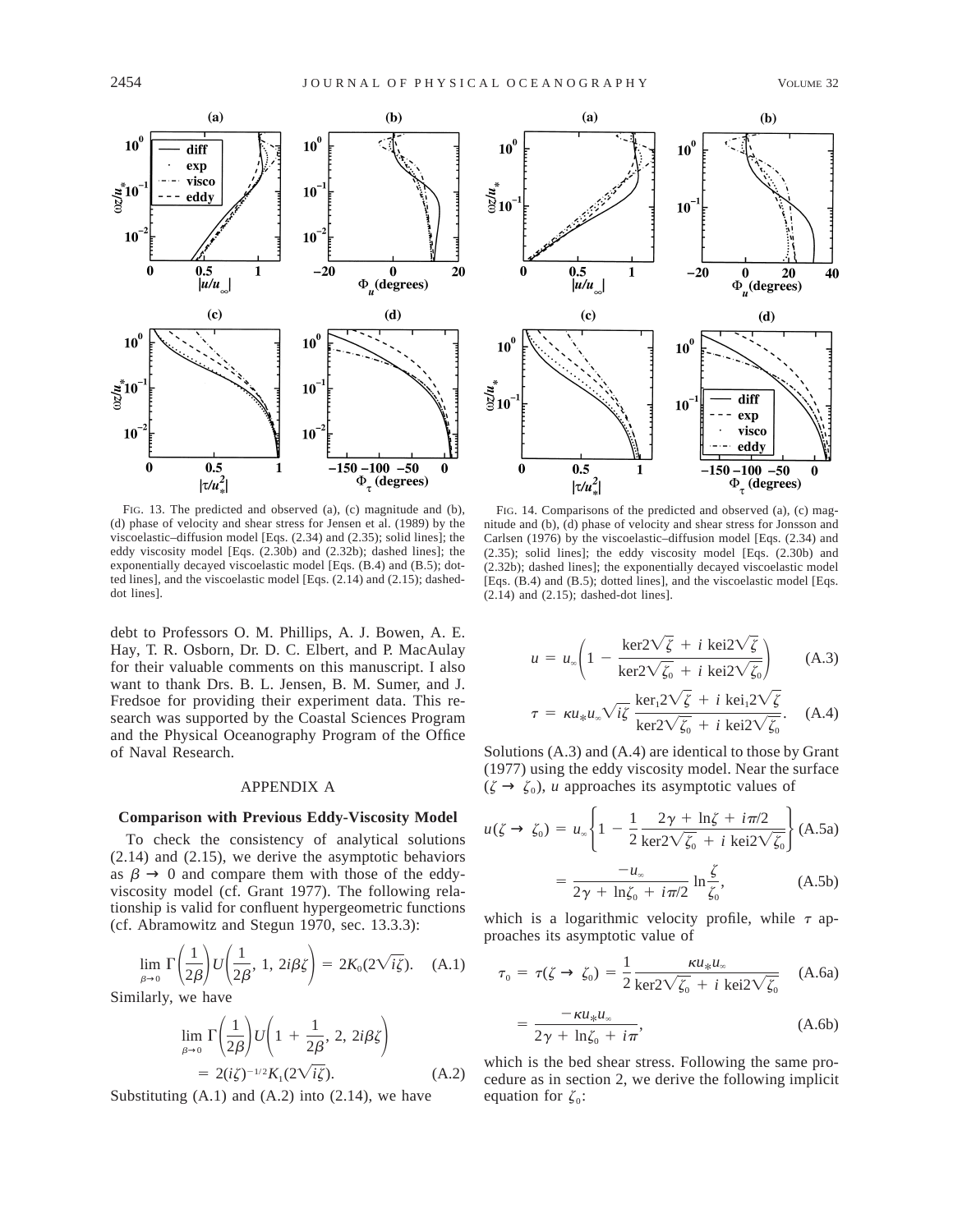#### APPENDIX B

#### **Exponential Decay Viscoelastic Model**

As the outer region of wave turbulent layer is approached, the shear stress profile starts to display an exponential decay. Since the turbulent dissipation time is about the same as turbulent relaxation time  $T_{e}$  and in the outer region the eddy-evolving time is about  $1/\omega$ , the turbulent intensity decays like  $\exp(-\omega T_e)$  =  $exp(-\zeta)$  as its origin at the bed. Accordingly, we add an exponential decay coefficient to both the original eddy viscosity  $v_0$  and the viscoelastic term in (1.3); namely that,

$$
\nu = \frac{\nu_0 \exp(-\zeta)}{1 + i\alpha \zeta \exp(-\zeta)}.
$$
 (B.1)

Effective eddy viscosity  $(B.1)$  is equivalent to  $(1.3)$  except at  $z \approx l$ . Following the same procedure as that in section 3, we derive the governing equation:

$$
\frac{\zeta \exp(-\zeta)}{1 + i\alpha\zeta \exp(-\zeta)} \frac{\partial^2 \overline{\tau}}{\partial^2 \zeta} = i\overline{\tau},
$$
 (B.2)

where  $\bar{\tau} = \tau / u_*^2$  is nondimensional shear stress,  $\zeta = z/l$ and  $\alpha = \kappa^2/a_1$ . The shear stress is related to velocity defect by

$$
\overline{\tau} = \frac{\zeta \exp(-\zeta)}{1 + i\alpha\zeta \exp(-\zeta)} \frac{\partial \overline{u}_d}{\partial \zeta},
$$
 (B.3)

where  $\overline{u}_d = (u - u_\infty)/u_*$  is nondimensional velocity defect.

Equations (B.2) and (B.3) are analytically intractable. A simple WKB analysis shows that their solutions display an exponentially decaying asymptotic behavior at a very large  $\zeta$ . Eqs. (B.2) and (B.3) become equivalent to (2.6) and (2.4b) when  $\zeta \ll 1$ . Accordingly, we estimate their solutions by multiplying (2.14) and (2.15) with  $\exp(-\zeta/2)$ ; that is,

$$
u = u_{\infty} \left[ 1 - \frac{F(\beta, \zeta)}{F(\beta, \zeta_0)} \right] \exp\left(-\frac{\zeta}{2}\right)
$$
 (B.4)

 $\tau = -i\kappa u_* u_* [F(\beta, \zeta_0)]^{-1} \zeta$ 

$$
\times \exp(-i\beta \zeta)U\left(1+\frac{1}{2\beta}, 2, 2i\beta \zeta\right)\exp\left(-\frac{\zeta}{2}\right).
$$
 (B.5)

The solutions to equation (B.2) and (B.3) are then calculated numerically using the shooting method described in Zou (1995) and Zou (1998). To test the code, boundary conditions (2.7) and then compare the results with analytical solutions (2.14) and (2.15). It was found that the analytical solutions (B.4) and (B.5) are in excellent agreement with the numerical results.

As expected, the predictions are identical to those given by the viscoelastic model at  $\zeta$  < 1, but the comparisons between theory and experiment are improved remarkably at  $\zeta \geq 1$ . It is also noticeable that neither phase lead of shear stress  $\Phi_{\tau}$  nor that of velocity  $\Phi_{\mu}$  is influenced by this modification except that prediction of  $\Phi$ <sub>*u*</sub> near the bed is improved.

#### REFERENCES

- Abramowitz, M., and I. A. Stegun, Eds., 1970: *Handbook of Mathematical Functions. With Formulas, Graphs and Mathematical Tables.* U.S. National Bureau of Standards, 1046 pp.
- Agrawal, Y. C., E. A. Terray, M. A. Donelan, P. A. Hwang, A. J. Williams III, W. M. Drennan, K. K. Kahma, and K. K. Kitaigorodsk, 1992: Enhanced dissipation of kinetic energy beneath surface waves. *Nature,* **359** (6392), 219–220.
- Bradshaw, P., D. H. Ferris, and N. P. Atwell, 1967: Calculation of boundary layer development using the turbulent kinetic energy equation. *J. Fluid Mech.,* **30,** 241–258.
- Brereton, G. J., and R. R. Mankbadi, 1995: Review of recent advances in the study of unsteady turbulent internal flows. *Appl. Mech. Rev.,* **48** (4), 189–212.
- Brevik, I., 1981: Oscillatory rough turbulent boundary layers. *J. Waterw. Port Coastal Ocean Div., ASCE,* **107** (WW3), 175–188.
- Davies, A. G., 1977: A mathematical model of sediment in suspension in a uniform reversing tidal flow. *Geophys. J. Roy. Astron. Soc.,* **51,** 503–529.
- ——, 1986: A model of oscillatory rough turbulent boundary layer flow. *Estuarine Coastal Shelf Sci.,* **23,** 353–374.
- Dyer, K. R., 1986: *Coastal and Estuarine Sediment Dynamics.* John Wiley & Sons, 342 pp.
- Fredsoe, J., and R. Deigaard, 1992: *Mechanics of Coastal Sediment Transport.* World Scientific, 369 pp.
- Gordon, C. M., 1974: Intermittent momentum transport in a geophysical boundary layer. *Nature,* **248,** 392–394.
- Grant, W. D., 1977: Bottom friction factor under waves in the presence of a weak current: Its relationship to coastal sediment transport. Sc.D. thesis, Massachusetts Institute of Technology, 275 pp.
- , and O. S. Madsen, 1986: The continental shelf bottom boundary layer. *Annu. Rev. Fluid Mech.,* **18,** 265–305.
- Hanjalic, K., 1994: Advanced turbulent closure models. *Int. J. Heat Fluid Flow,* **15,** 178–208.
- Hay, A. E., and A. J. Bowen, 1994: Space–time variability of sediment suspension in the nearshore zone. *Proc. Coastal Dynamics '94,* Barcelona, Spain, ASCE, 962–975.
- Jensen, B. L., 1989: Experimental investigation of turbulent oscillatory boundary layers. Series paper No. 45, Institute of Hydrodynamics and Hydraulic Engineering, Technical University of Denmark, 157 pp.
- ——, B. M. Sumer, and J. Fredsoe, 1989: Turbulent oscillatory boundary layers at high Reynolds numbers. *J. Fluid Mech.,* **116,** 265– 298.
- Johns, B., 1969: On the mass transport induced by oscillatory flow in a turbulent boundary layer. *J. Fluid Mech.,* **43,** 177–185.
- Jonsson, I. G., and N. A. Carlsen, 1976: Experimental and theoretical investigations in an oscillatory turbulence boundary layer. *J. Hydraul. Res.,* **14,** 45–60.
- Justesen, P., 1988: Turbulent wave boundary layer. Series paper No. 43, Institute of Hydrodynamics and Hydraulic Engineering, Technical University of Denmark, 226 pp.